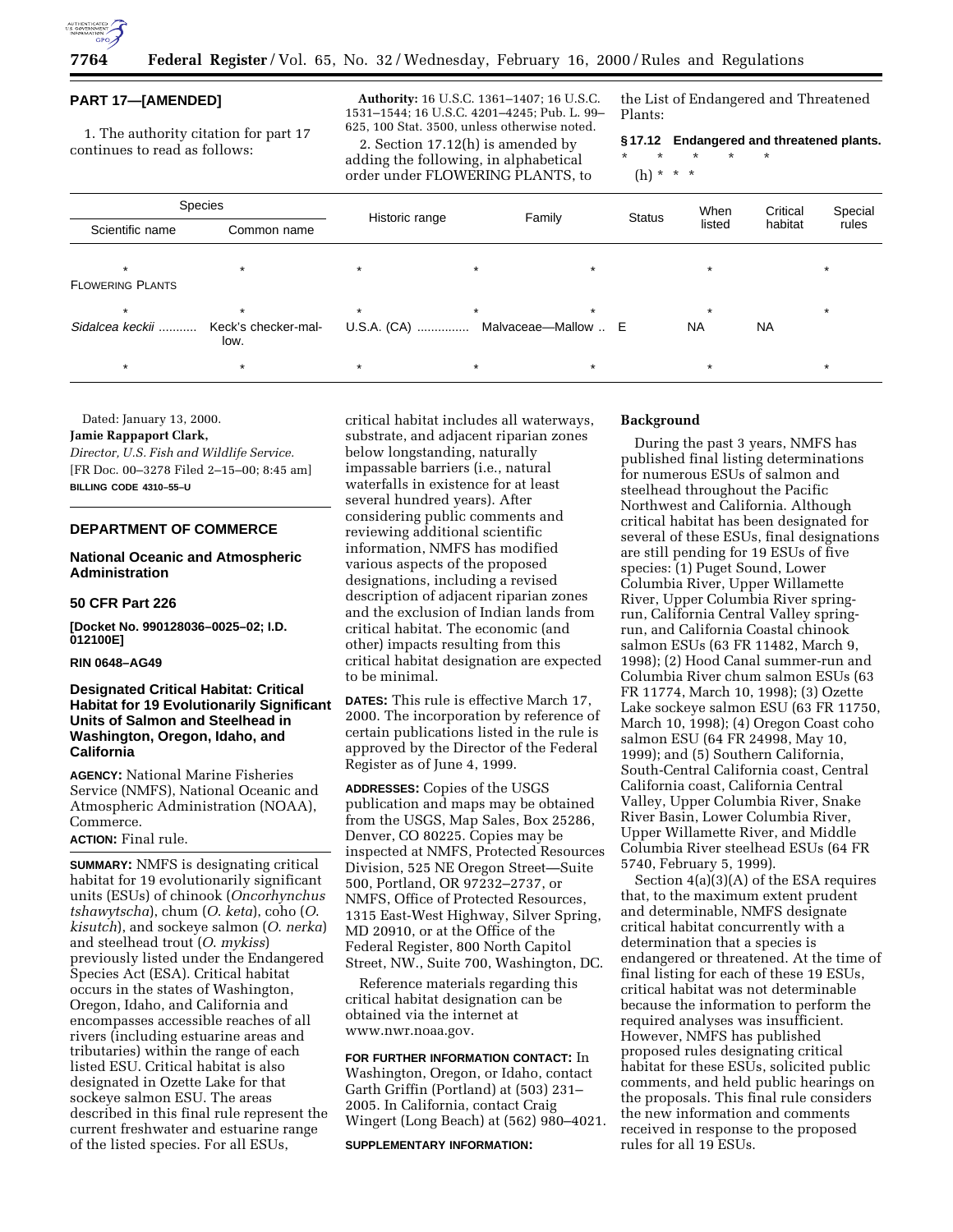Use of the term ''essential habitat'' within this document refers to critical habitat as defined by the ESA and should not be confused with the requirement to describe and identify Essential Fish Habitat (EFH) pursuant to the Magnuson-Stevens Fishery Conservation and Management Act, 16 U.S.C. 1801 *et seq*.

# **Definition of Critical Habitat**

Critical habitat is defined in section  $3(5)(A)$  of the ESA as "(i) the specific areas within the geographical area occupied by the species...on which are found those physical or biological features (I) essential to the conservation of the species and (II) which may require special management considerations or protection; and (ii) specific areas outside the geographical area occupied by the species...upon a determination by the Secretary [of Commerce (Secretary)] that such areas are essential for the conservation of the species." The term "conservation," as defined in section 3(3) of the ESA, means ''...to use and the use of all methods and procedures which are necessary to bring any endangered species or threatened species to the point at which the measures provided pursuant to this chapter are no longer necessary'' (see U.S.C. 1532(3)).

In designating critical habitat, NMFS considers the following requirements of the species: (1) Space for individual and population growth, and for normal behavior; (2) food, water, air, light, minerals, or other nutritional or physiological requirements; (3) cover or shelter; (4) sites for breeding, reproduction, or rearing of offspring; and, generally, (5) habitats that are protected from disturbance or are representative of the historical geographical and ecological distributions of the species (see 50 CFR 424.12(b)). In addition to these factors, NMFS also focuses on the known physical and biological features (primary constituent elements) within the designated area that are essential to the conservation of the species and that may require special management considerations or protection. These essential features may include, but are not limited to, spawning sites, food resources, water quality and quantity, and riparian vegetation.

## **Benefits of Critical Habitat Designation**

A designation of critical habitat provides Federal agencies with a clear indication as to when consultation under section 7 of the ESA is required, particularly in cases where the proposed action would not result in immediate mortality, injury, or harm to individuals

of a listed species (e.g., an action occurring within the critical habitat area when a migratory species is not present). The critical habitat designation, in describing the essential features of the habitat, also helps determine which activities conducted outside the designated area are subject to section 7 (i.e., activities outside critical habitat that may affect essential features of the designated area).

A critical habitat designation will also assist Federal agencies in planning future actions because the designation establishes, in advance, those habitats that will be given special consideration in section 7 consultations. With a designation of critical habitat, potential conflicts between Federal actions and endangered or threatened species can be identified and possibly avoided early in an agency's planning process.

Summary of Comments

Between April 1998 and June 1999, NMFS held 40 public hearings on the critical habitat proposals: 9 in Washington, 15 in Oregon, 4 in Idaho, and 12 in California (63 FR 16955, April 7, 1998; 63 FR 30455, June 4, 1998; 64 FR 20248, April 26, 1999; 64 FR 24998, May 10, 1999). Approximately 800 written comments were submitted in response to the proposed rules and numerous individuals provided oral testimony at the public hearings. New information and comments received are summarized as follows.

#### *Public Notification Process*

*Comment 1* : Some commenters felt that the process for proposing critical habitat was not handled well (e.g., difficulties with public notice and time to respond) and that the proposal itself was too ill-defined to be fully evaluated.

*Response*: NMFS made every attempt to communicate the critical habitat proposal to the affected communities. As noted above, 40 public hearings were held in California, Washington, Oregon, and Idaho and various local newspapers were notified of the proposed action, comment deadlines, and public meetings. In response to numerous requests, NMFS twice extended the comment periods (63 FR 30455, June 4, 1998; 64 FR 20248, April 26, 1999) to allow additional time for the public to submit comments. Finally, NMFS responded to several requests for supplemental meetings with affected county and local groups to promote better understanding of the proposal and attempt to allay unwarranted fears resulting from misleading information. Any and all parties are encouraged to contact NMFS if they have questions or need additional information regarding

#### this final rule (see **FOR FURTHER INFORMATION CONTACT**).

#### *Economic Considerations*

*Comment 2*: Numerous commenters believed that NMFS improperly minimized the proposal's economic impacts by separating the designation of critical habitat from the listing process (i.e., by considering only the incremental economic effects of designating critical habitat, beyond the effects associated with listing the species). These commenters are concerned that by separating the costs associated with the various administrative actions (e.g., listing, critical habitat designation, section 7 consultations), NMFS underestimated the real economic consequences of protecting listed salmon and steelhead. Some commenters countered that any economic costs would be offset once the salmon and steelhead fisheries were restored. Many commenters objected to NMFS' interpretation that the impact of critical habitat designation is subsumed by the costs associated with protections under section 7 of the ESA. Several commenters contended that NMFS failed to conduct an analysis pursuant to the Regulatory Flexibility Act.

*Response*: NMFS disagrees with the assertion that it has improperly minimized the economic impacts by separating the designation of critical habitat from the listing process, or that this incremental approach for critical habitat designation renders sections of the ESA meaningless. Rather, the ESA is unambiguous in how it addresses economic impacts; it prohibits the consideration of economic impacts in the listing process, but requires analysis of economic impacts when designating critical habitat. These separate requirements for each determination necessarily engender an incremental analysis in which only the economic impacts resulting from the designation of critical habitat are considered.

Since NMFS is designating the current range of the listed species as critical habitat, this designation will not impose any additional requirements or economic effects beyond those which already accrue from section 7 of the ESA, which is triggered by the species' listing. Section 7 requires Federal agencies to ensure that any action they carry out, authorize, or fund is not likely to jeopardize the continued existence of any listed species or result in the destruction or adverse modification of habitat determined to be critical. The consultation requirements of section 7 are nondiscretionary and are effective at the time of species' listing. Therefore, Federal agencies must consult with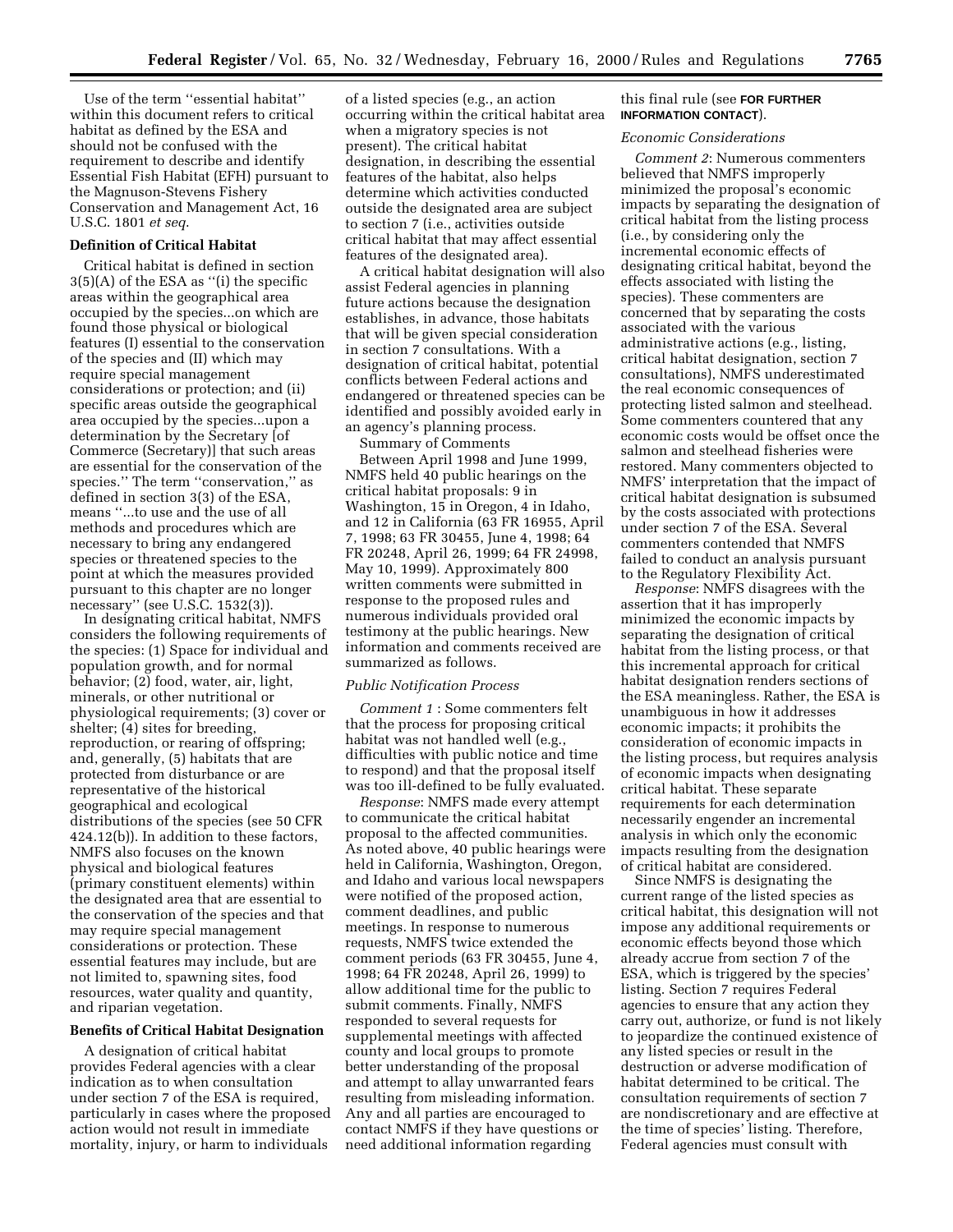NMFS and ensure their actions do not jeopardize a listed species regardless of whether critical habitat is designated.

Most of the effect on non-Federal interests will result from the protective regulations of 4(d) and the no-jeopardy requirement of section 7, both of which are a function of listing a species, not designating its critical habitat. Whether or not critical habitat is designated, non-Federal interests must conduct their actions in a manner consistent with the requirements of the ESA. When a species is listed, non-Federal interests must comply with the prohibitions on takings found in section 9 of the ESA and associated regulations under section 4(d). If the activity is funded, permitted, or authorized by a Federal agency, that agency must comply with the nonjeopardy mandate of section 7 of the ESA, which results from listing a species, not from designating its critical habitat. Once critical habitat is designated, the agency must avoid actions that destroy or adversely modify that critical habitat. However, pursuant to NMFS' ESA implementing regulations, any action that destroys or adversely modifies critical habitat is also likely to jeopardize the continued existence of the species (See the definitions in 50 CFR 402.02). Therefore, NMFS does not anticipate that the designation will result in significant additional requirements for non-Federal interests.

Notwithstanding its lack of economic impact, the designation of critical habitat remains important because it identifies habitat that is essential for the continued existence of a species and, therefore, indicates habitat that may require special management attention. This facilitates and enhances Federal agencies' ability to comply with section 7 by ensuring that agencies are aware of it when their activities may affect listed species and habitats essential to support them. In addition to aiding Federal agencies in determining when consultations are required pursuant to section 7(a)(2), critical habitat can aid an agency in fulfilling its broader obligation under section 7(a)(1) to use its authority to carry out programs for the conservation of listed species.

The Chief Counsel for Regulation of the Department of Commerce has certified to the Chief Counsel for Advocacy of the Small Business Administration that this rule would not have a significant economic impact on a substantial number of small entities, as provided in the Regulatory Flexibility Act.

*Comment 3*: A number of commenters were under the impression that critical habitat is equivalent to a ''set-aside'' or

an easement and that by its nature is tantamount to an illegal and unconstitutional ''taking'' of private property. Some commenters felt that designating critical habitat abrogated Executive Order 12630 and the June 30, 1988, Attorney General's ''Guidelines for Evaluation and Risk Avoidance of Unanticipated Takings.'' Some of these commenters provided estimates and analyses describing specific costs they believed they would incur as a result of the proposed critical habitat designation. These commenters suggested that they should be monetarily reimbursed for any financial hardship resulting from a designation of critical habitat.

*Response*: A critical habitat designation does not impose any additional burdens on private land than those imposed by the species' listing. A private landowner continues to be free to manage his property as he sees fit, using care that his land management does not result in the take of a listed species. The critical habitat designation simply clarifies the geographic areas within which one's activities may impact listed salmon and steelhead. A critical habitat designation affects private land only when a Federal action (e.g., obtaining a Federal permit) triggers a section 7 consultation.

Land use activities may be affected by statutory and regulatory protections afforded species once they are listed under the ESA. Section 9(a) of the ESA specifically prohibits the take of endangered species, and NMFS has proposed to adopt similar regulations for threatened steelhead (64 FR 73479, December 30, 1999) and chinook, chum, coho, and sockeye salmon (65 FR 170, January 3, 2000). These prohibitions, which include actions that significantly modify or degrade habitat, may have some impact on land uses that can be shown to have harmed anadromous salmonids (e.g., placing barriers to migration in a stream), but these regulations should not be confused with the designation of critical habitat. In the course of deciding to make this final designation, the Department of Commerce has complied with Executive Order 12630, Government Actions and Interference with Constitutionally Protected Property Rights.

# *Compliance with National Environmental Policy Act (NEPA)*

*Comment 4*: Some commenters believed that NMFS should prepare an environmental impact statement pursuant to NEPA on the critical habitat designations because the designations are a major Federal action and will have a significant impact on the environment.

*Response*: Under section 4(b)(2) of the ESA, the Secretary is required to designate critical habitat on the basis of the best scientific data available after taking into account the economic and other relevant impacts of specifying any particular area as critical habitat. In past critical habitat designations, NMFS has performed analyses of the kind requested here: environmental analysis under the NEPA. In all such cases NMFS has determined that mere designation of critical habitat has no adverse environmental impacts. In the time since these analyses were performed, it has become NMFS' policy, as well as that of the U.S. Fish and Wildlife Service, that designating critical habitat has in fact no impact that requires a NEPA analysis. The Services determined that any appreciable environmental impact resulting from ESA activities accrued not from designating critical habitat, but from listing the species in the first place. Thus, designating critical habitat is simply an adjunct to listing species as threatened or endangered; it is, in itself, merely another effect generated by the listing process and has little or no environmental impact.

The Ninth Circuit Court of Appeals has upheld the Services' determination. In *Douglas County* v. *Babbitt* (*see* 48 F.3d 1495 (9th Cir. 1995), cert. denied, 116 S.Ct. 698 (1996)), the Court found that Congress, in enacting the ESA, intended that critical habitat procedures displace NEPA requirements. Further, the Court found that NEPA ''does not apply to actions that do not change the physical environment'' and that ''to apply NEPA to the \* \* \* ESA would further the purposes of neither statute.'' In other words, the court found that NEPA does not apply to designation of critical habitat under the ESA.

### *Scope and Extent of Critical Habitat*

The majority of commenters raised issues regarding the geographic scope and extent of proposed critical habitat, in particular the designation of adjacent riparian zones and the exclusion of historical habitats above dams and marine areas in the Pacific Ocean. Critical habitat is defined in section 3(5)(A) of the ESA as the specific areas within the geographic area occupied by the species on which are found those physical or biological features that are essential to the conservation of the species and that may require special management considerations or protection. Based on commenters' concerns and on new information received during the public comment period, NMFS has refined its designation of critical habitat for all 19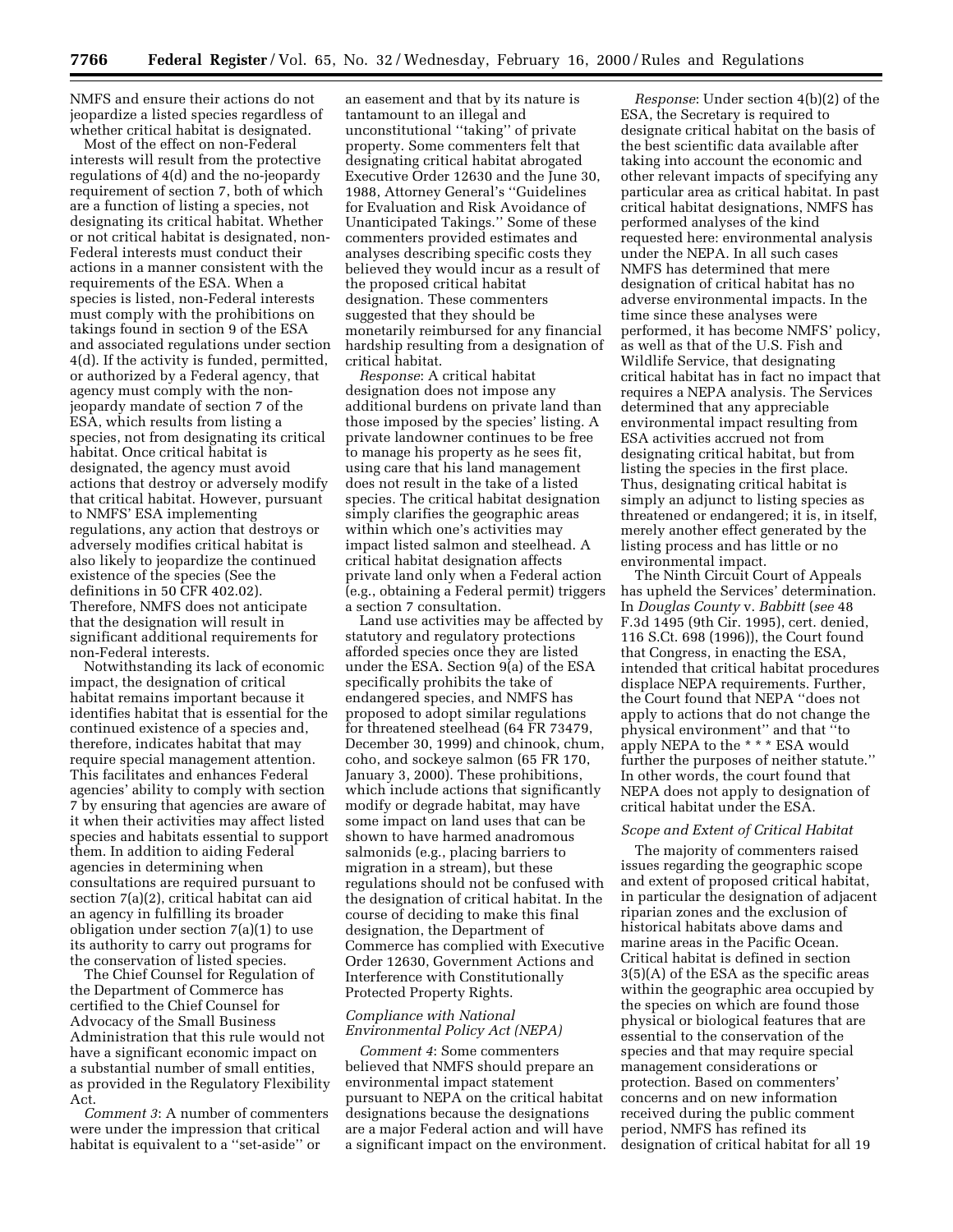ESUs of salmon and steelhead. The following sections, partitioned by habitat type, address commenters' concerns and clarify NMFS' designation of critical habitat for these ESUs.

## *Freshwater and Estuarine Habitats*

*Comment 5* : Numerous commenters felt that a more complete scientific analysis was required before critical habitat could be designated and, as a result, requested that the agency withdraw the proposed rules. Some commenters questioned NMFS' delineation of critical habitat as including all areas currently accessible to the species, and requested more specificity as to which stream reaches are critical habitat. Some commenters sought designation of unoccupied streams as critical habitat, while others noted that some local creeks and streams never had salmon or steelhead (e.g., Calleguas Creek) and requested designation of only those areas where species restoration is feasible. Several commenters believed that adverse hydrologic conditions and degraded habitat in certain streams (e.g., Stone Corral Creek and Upper Elder Creek in California's Central Valley, and Pony Creek in coastal Oregon) would preclude certain basins or river reaches from playing a critical role in the species' recovery. Several commenters noted errors in the tables used to identify river basins containing critical habitat in the proposed rules (e.g., in the California coastal chinook salmon ESU). Several commenters identified streams and estuarine areas that they believed should be included or highlighted due to their significance for salmon and steelhead production. Finally, a large number of commenters requested that NMFS extend the southern extent of the critical habitat designation from Malibu Creek to at least San Mateo Creek in San Diego County in conjunction with a range extension of the Southern California steelhead ESU.

*Response*: While the proposed rules described the lack of consistent and robust data sets with which to discern the species' distribution at a fine scale, NMFS believes that the best available distribution information is sufficient to characterize basin-level designations of critical habitat for the listed species. A variety of mapping efforts are underway throughout the Pacific Northwest and California (e.g., the ''core area'' mapping component of the Oregon Coastal Salmon Restoration Initiative (OCSRI 1997), since renamed ''The Oregon Plan for Salmon and Watersheds''). However, most have yet to be completed or fail to depict salmonid habitats in a consistent manner or at a fine geographic scale.

Hence, they must be viewed as good but tentative descriptions of areas occupied by or critical for salmon and steelhead. NMFS believes that these mapping efforts hold great promise for focusing habitat protection and restoration efforts and will continue to use the expertise of state and tribal comanagers to discern salmonid distribution when specific actions warrant (e.g., during section 7 consultations). However, the limited data across the range of these 19 ESUs, as well as dissimilarities in data types within them, continue to make it difficult to define this species' distribution at a finer scale than the U.S. Geological Survey (USGS) hydrologic units (i.e., basins) identified Tables 7– 24. Similarly, this limitation precludes the agency from restricting critical habitat to streams where restoration may or may not be feasible.

The agency's preferred approach to identifying critical habitat is to designate all areas accessible to the species within the range of hydrologic units in each ESU. While this may not provide the level of resolution to define the species' presence or absence in specific local creeks and streams, NMFS believes that adopting a more inclusive, watershed-based description of critical habitat is appropriate because it: (1) recognizes the species' use of diverse habitats and underscores the need to account for all of the habitat types supporting the species' freshwater and estuarine life stages, from small headwater streams to migration corridors and estuarine rearing areas; (2) takes into account the natural variability in habitat use that makes precise mapping problematic (e.g., some streams may have fish present only in years with abundant rainfall); and (3) reinforces the important linkage between aquatic areas and adjacent riparian/upland areas. While unoccupied streams are excluded from critical habitat, habitat quality in the species' current range is intrinsically related to the quality of upland areas and of inaccessible headwater or intermittent streams which provide key habitat elements (e.g., large woody debris, gravel, water quality) crucial for fish in downstream reaches.

NMFS clarifies that reaches or basins historically and currently unoccupied (e.g., Calleguas Creek, Ventura County, California) would not be considered critical habitat. Also, the agency acknowledges that some streams currently have little suitable habitat for salmon and steelhead or are rarely inhabited by the species. As noted previously, the paucity of detailed information regarding salmonid distribution precludes NMFS from

identifying specific drainages or river reaches occupied by the species. In addition, the current low abundance of the species makes it difficult to rule out any stream for recovery since the remnant populations may need whatever habitat is available in order to persist. In the case of some streams cited by commenters it is unclear whether the basin has been monitored sufficiently such that firm conclusions about the species' presence/absence can be made. Instead, NMFS believes that the most prudent approach to characterizing critical habitat is to include all areas accessible to listed salmon and steelhead. In streams where there is limited species distribution information, NMFS biologists would make their best professional judgment about the access to and suitability of available habitat and what if any impacts would occur to the listed fish as a result of a specific activity. Few if any effects would result from an activity where it is well documented that the listed species makes little use of a river reach or basin and the existing habitat conditions are poor.

To address the request by several commenters, NMFS has provided a more complete list of rivers, bays, and estuaries known to support salmon and steelhead in each ESU (see section Critical Habitat of Salmon and Steelhead; Changes to the Proposed Rules). NMFS has also corrected several errors contained in the tables used to identify river basins and estuarine areas containing critical habitat and errors in the regulatory definitions. Changes included correcting misidentified basins and dams, deleting reference to several dams that are beyond the upstream extent of salmonid access, and including habitats currently occupied but erroneously omitted in the proposed rule (e.g., the inadvertent exclusion of south San Francisco Bay as critical habitat for Central California Coast steelhead ESU). See also comments and corrections noted under Dams and Barriers.

It is important to note that recent listing determinations have changed the geographic boundaries of several chinook salmon, chum salmon, and steelhead ESUs. These changes have resulted in modifications to the critical habitat to correspond with the new ESU configurations. As a result, the Upper Willamette River chinook salmon ESU (and its critical habitat) now extends downstream of Willamette Falls to include the areas occupied by Clackamas River spring-run populations (64 FR 14308, March 24, 1999) and the Hood Canal summer-run chum salmon ESU/critical habitat now includes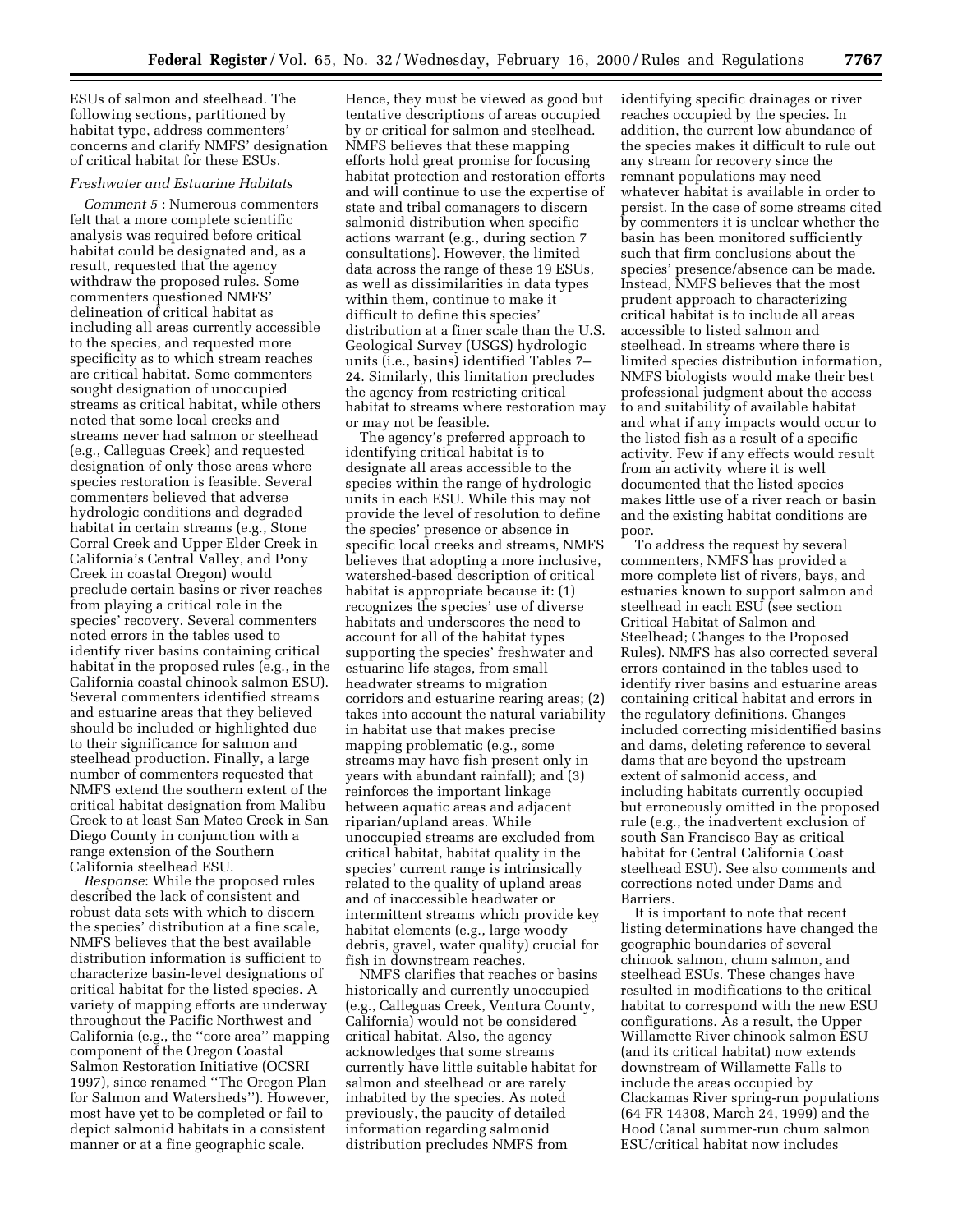Dungeness Bay and tributaries (64 FR 14508, March 25, 1999). In contrast, the California coastal and Snake River fallrun chinook salmon ESUs (64 FR 50394, September 16, 1999) and Upper Willamette River steelhead ESU (64 FR 14517, March 25, 1999) were listed within a smaller range of watersheds; hence several basins and dams/ reservoirs are now being excluded from the critical habitat designation. In the case of the Snake River fall-run chinook salmon ESU, critical habitat will remain in the range of watersheds originally designated on December 28, 1993 (58 FR 68543). Specific changes to the critical habitat designations for all ESUs are summarized in Critical Habitat of Salmon and Steelhead; Changes to the Proposed Rules.

Finally, with respect to the southern extent of critical habitat for the Southern California steelhead ESU, NMFS finds that the comments may have merit. In 1999, juvenile *O*. *mykiss* suspected of being steelhead were found in several locations within the San Mateo Creek watershed. NMFS is evaluating the available biological information for these fish, including a limited amount of genetic and otolith microchemistry data, to determine whether a range extension of this ESU is warranted. If warranted by the available data, NMFS will propose a range extension of this ESU in a separate rule making. NMFS would consider the extension of the critical habitat designation south of Malibu Creek in conjunction with that rulemaking.

#### *Adjacent Riparian Zones*

*Comment 6*: While many commenters supported NMFS' proposal to include the adjacent riparian zone as critical habitat, others were strongly against this approach. Some noted the lack of justification for including adjacent riparian zones of 300 feet from each side of a stream in the critical habitat proposals for chinook, chum and sockeye salmon. Moreover, many felt that proposing to designate these zones was arbitrary and excessive. Several commenters offered possible lesser solutions to defining adjacent riparian zones, including: only the actual inhabited stream reaches themselves, a smaller width to the riparian boundary (e.g., equivalent to a site-potential tree height), or the extent of the flood plain.

*Response*: NMFS agrees that the proposed rules for chinook, chum, and sockeye salmon did not adequately describe the rationale for identifying adjacent riparian zones as part of critical habitat. The subsequent proposed rules for steelhead and Oregon coast coho

salmon included greater detail on this topic and moreover proposed a new, refined approach to designating the adjacent riparian zone (summarized below). NMFS believes it is important to include these zones in the designation of critical habitat for several reasons. The ESA defines critical habitat to include areas ''on which are found those physical or biological features \* \* \* essential to the conservation of the species and \* \* \* which may require special management considerations or protection.'' These essential features for salmon include, but are not limited to, spawning sites, food resources, water quality and quantity, and riparian vegetation (see 50 CFR 424.12(b)). Riparian areas form the basis of healthy watersheds and affect these primary constituent elements; therefore, they are essential to the conservation of the species and need to be included as critical habitat.

NMFS' past critical habitat designations for listed salmonids have included the adjacent riparian zone as part of the designation. For example, in the final designations for Snake River spring/summer chinook, fall chinook, and sockeye salmon (58 FR 68543, December 28, 1993), NMFS included the adjacent riparian zone as part of critical habitat and defined it in the regulation as those areas within a horizontal distance of 300 feet (91.4 meters) from the normal high water line. In the critical habitat designation for Sacramento River winter-run chinook (58 FR 33212, June 16, 1993), NMFS included ''adjacent riparian zones'' as part of the critical habitat but did not define the extent of that zone in the regulation. The preamble to that rule stated that the adjacent riparian zone was limited to ''those areas that provide cover and shade.''

Streams and stream functioning are inextricably linked to adjacent riparian and upland (or upslope) areas. Streams regularly submerge portions of the riparian zone via floods and channel migration, and portions of the riparian zone may contain off-channel rearing habitats used by juvenile salmonids, especially during periods of high flow. The riparian zone also provides an array of important watershed functions that directly benefit salmonids. Vegetation in the zone shades the stream, stabilizes banks, and provides organic litter and large woody debris. The riparian zone stores sediment, recycles nutrients and chemicals, mediates stream hydraulics, and controls microclimate. Healthy riparian zones help ensure water quality essential to salmonids as well as the forage species they depend on (Reiser and Bjornn, 1979; Meehan, 1991;

FEMAT, 1993; and Spence *et al*., 1996). Human activities in the adjacent riparian zone, or in upslope areas, can harm stream function and can harm salmonids, both directly and indirectly, by interfering with the watershed functions described here. For example, timber harvest, road-building, grazing, cultivation, and other activities can increase sediment, destabilize banks, reduce organic litter and woody debris, increase water temperatures, simplify stream channels, and increase peak flows leading to scouring. These adverse modifications reduce the value of habitat for salmonids and, in many instances, may result in injury to or mortality of fish. Because human activity may adversely affect these watershed functions and habitat features, NMFS concluded the adjacent riparian zone could require special management consideration, and, therefore, was appropriate for inclusion in critical habitat.

The Snake River salmon critical habitat designation relied on analyses and conclusions reached by the Forest Ecosystem Management Assessment Team (FEMAT, 1993) regarding interim riparian reserves for fish-bearing streams on Federal lands within the range of the northern spotted owl. The interim riparian reserve recommendations in the FEMAT report were based on a systematic review of the available literature, primarily for forested habitats, concerning riparian processes as a function of distance from stream channels. The interim riparian reserves identified in the FEMAT report for fish-bearing streams on Federal forest lands are intended to (1) provide protection to salmonids, as well as riparian-dependent and associated species, through the protection of riparian processes that influence stream function, and (2) provide a high level of fish habitat and riparian protection until site-specific watershed and project analyses can be completed. The FEMAT report identified several alternative ways that interim riparian reserves providing a high level of protection could be defined, including the 300-foot (91.4 meter) slope distance, a distance equivalent to two site-potential tree heights, the outer edges of riparian vegetation, the 100-year flood plain, or the area between the edge of the active stream channel to the top of the inner gorge, whichever is greatest. The U.S. Forest Service (USFS) and U.S. Bureau of Land Management (BLM) ultimately adopted these riparian reserve criteria as part of an Aquatic Conservation Strategy aimed at conserving fish, amphibians, and other aquatic- and riparian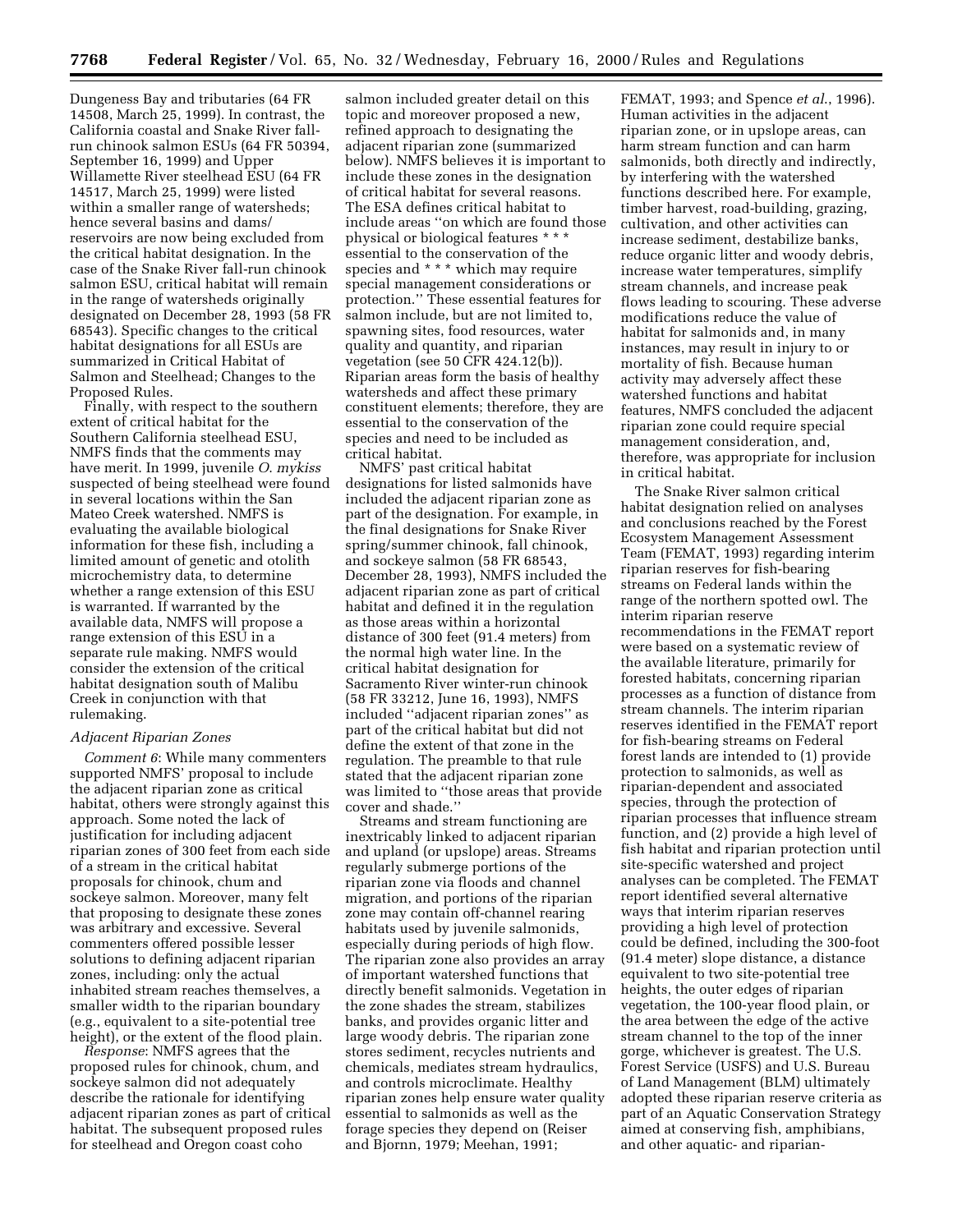dependent species in the Record of Decision for the Northwest Forest Plan (FEMAT ROD, 1994).

While NMFS has used the findings of the FEMAT report to guide its analyses in ESA section 7 consultations with the USFS and BLM regarding management of Federal lands, NMFS recognizes that the interim riparian reserves may be conservative in some instances, with regard to the protection of adjacent riparian habitat for salmonids since they are designed to protect terrestrial species that are riparian dependent or associated, as well as salmonids. Moreover, NMFS' analyses have focused more on the stream functions important to salmonids and on how proposed activities will affect the riparian area's contribution to properly functioning conditions for salmonid habitat.

Since the adoption of the Northwest Forest Plan, NMFS has gained experience working with Federal and non-Federal landowners to determine the likely effects of proposed land management actions on stream functions. In freshwater and estuarine areas, these activities include, but are not limited to agriculture; forestry; grazing; diking and bank stabilization; construction/urbanization; dam construction/operation; dredging and dredged spoil disposal; habitat restoration projects; irrigation withdrawal, storage, and management; mineral mining; road building and maintenance; sand and gravel mining; wastewater/pollutant discharge; wetland and floodplain alteration; and woody debris/structure removal from rivers and estuaries. NMFS has developed numerous tools to assist Federal agencies in analyzing the likely impacts of their activities on anadromous fish habitat. With these tools, Federal agencies are better able to judge the impacts of their actions on salmonid habitat, taking into account the location and nature of their actions. NMFS' primary tool guiding Federal agencies is a document titled ''Making Endangered Species Act Determinations of Effect for Individual or Grouped Actions at the Watershed Scale'' (NMFS, 1996a). This document presents guidelines to facilitate and standardize determinations of ''effect'' under the ESA and includes a matrix for determining the condition of various habitat parameters. This matrix is being implemented throughout northern California and Oregon coastal watersheds and is expected to help guide efforts to define salmonid risk factors and conservation strategies throughout the West Coast.

Several recent literature reviews have addressed the effectiveness of various

riparian zone widths for maintaining specific riparian functions (e.g., sediment control, large woody debris recruitment) and overall watershed processes. These reviews provide additional useful information about riparian processes as a function of distance from stream channels. For example, Castelle *et al*. (1994) conducted a literature review of riparian zone functions and concluded that riparian widths in the range of 30 meters (98 feet) appear to be the minimum needed to maintain biological elements of streams. They also noted that site-specific conditions may warrant substantially larger or smaller riparian management zones. Similarly, Johnson and Reba (1992) summarized the technical literature and found that available information supported a minimum 30-meter riparian management zone for salmonid protection.

A recent assessment funded by NMFS and several other Federal agencies reviewed the technical basis for various riparian functions as they pertain to salmonid conservation (Spence *et al*., 1996). These authors suggest that a functional approach to riparian protection requires a consistent definition of riparian ecosystems based on ''zones of influence'' for specific riparian processes. They noted that in constrained reaches where the active channel remains relatively stable through time, riparian zones of influences may be defined based on sitepotential tree heights and distance from the active channel. In contrast, they note that, in unconstrained reaches (e.g., streams in broad valley floors) with braided or shifting channels, the riparian zone of influence is more difficult to define, but recommend that it is more appropriate to define the riparian zone based on some measure of the extent of the flood plain.

Spence *et al*. (1996) reviewed the functions of riparian zones that are essential to the development and maintenance of aquatic habitats favorable to salmonids and the available literature concerning the riparian distances that would protect these functional processes. Many of the studies reviewed indicate that riparian management widths designed to protect one function in particular, recruitment of large woody debris, are likely to be adequate to protect other key riparian functions. The reviewed studies concluded that the vast majority of large woody debris is obtained within one site-potential tree height from the stream channel (Murphy and Koski, 1989; McDade *et al*., 1990; Robison and Beschta, 1990; Van Sickle and Gregory,

1990; FEMAT, 1993; and Cederholm, 1994). Based on the available literature, Spence *et al*. (1996) concluded that fully protected riparian management zones of one site-potential tree would adequately maintain 90 to 100 percent of most key riparian functions of Pacific Northwest forests if the goal was to maintain instream processes over a time frame of years to decades.

Based on experience gained since earlier critical habitat designations and after considering public comments and reviewing additional scientific information regarding riparian habitats, NMFS is re-defining adjacent riparian zones for the 9 chinook, chum and sockeye salmon ESUs to match the riparian function description used for steelhead and Oregon Coast coho salmon ESUs. Specifically, the adjacent riparian area for all 19 salmon and steelhead ESUs is defined as the area adjacent to a stream that provides the following functions: shade, sediment transport, nutrient or chemical regulation, streambank stability, and input of large woody debris or organic matter. Specific guidance on assessing the potential impacts of land use activities on riparian functions can be obtained by consulting with NMFS (see **ADDRESSES**), local foresters, conservation officers, fisheries biologists, or county extension agents.

The physical and biological features that create properly functioning salmonid habitat vary throughout the species' range and the extent of the adjacent riparian zone may change accordingly depending on the landscape under consideration. While a sitepotential tree height can serve as a reasonable benchmark in some cases, site-specific analyses provide the best means to characterize the adjacent riparian zone because such analyses are more likely to accurately capture the unique attributes of a particular landscape. Knowing what may be a limiting factor to the properly functioning condition of a stream channel on a land use or land type basis and how that may or may not affect the function of the riparian zone will significantly assist Federal agencies in assessing the potential for impacts to listed salmon and steelhead. On Federal lands within the range of the northern spotted owl, Federal agencies should continue to rely on the Aquatic Conservation Strategy of the Northwest Forest Plan to guide their consultations with NMFS. Where there is a Federal action on non-Federal lands, Federal agencies should consider the potential effects of the activities they fund, permit, or authorize on the riparian zone adjacent to a stream that may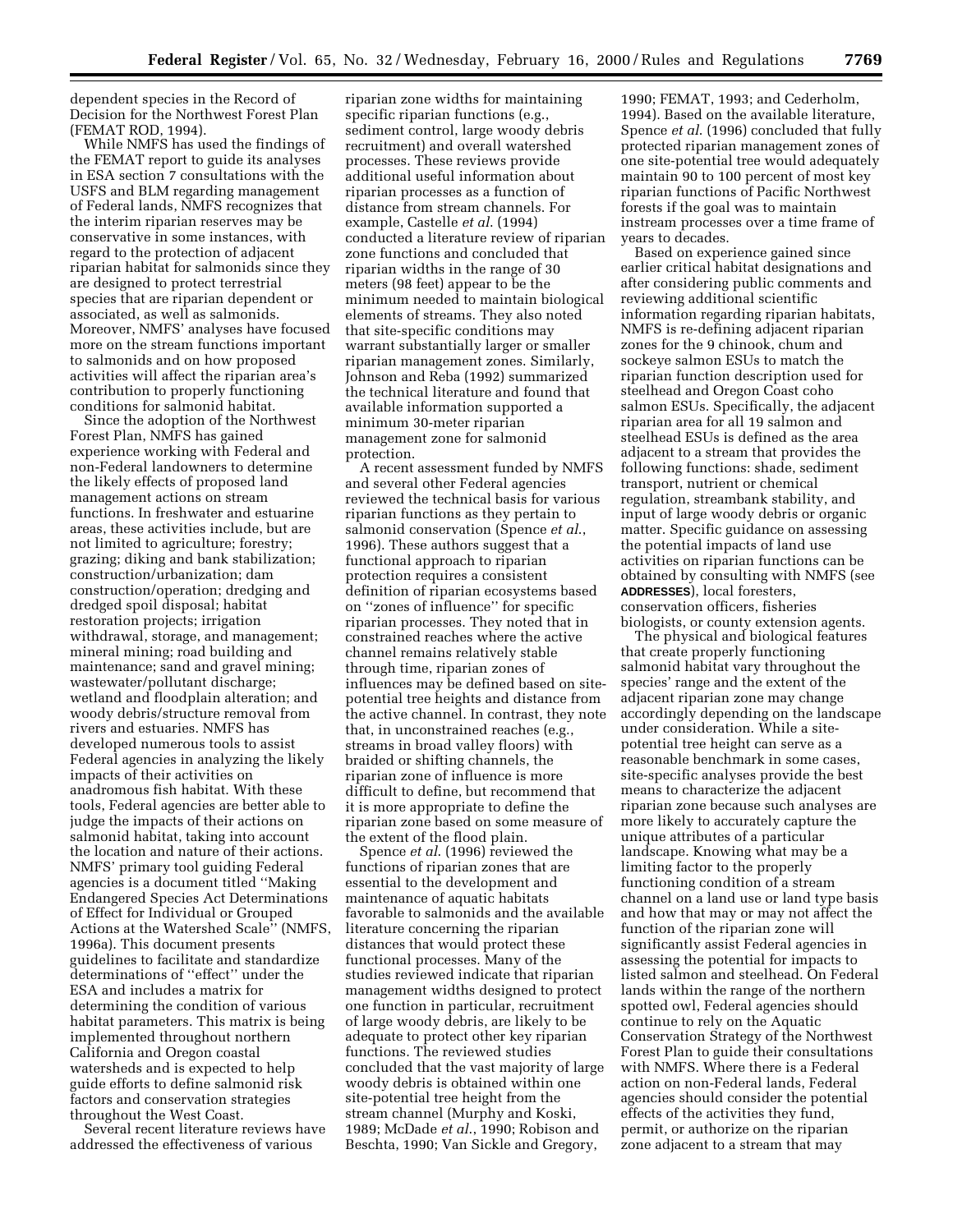influence the following functions: shade, sediment delivery to the stream, nutrient or chemical regulation, streambank stability, and the input of large woody debris or organic matter. In areas where the existing riparian zone is seriously diminished (e.g., in many urban settings and agricultural settings where flood control structures are prevalent), Federal agencies should focus on maintaining any existing riparian functions and restoring others where appropriate, for example, by cooperating with local watershed groups and landowners. NMFS acknowledges in its description of riparian habitat function that different land use types (e.g., timber, urban, and agricultural) will have varying degrees of impact and that activities requiring a Federal permit will be evaluated on the basis of disturbance to the riparian zone. In many cases the evaluation of an activity may focus on a particular limiting factor for a watercourse (e.g., temperature, stream bank erosion, sediment transport) and whether that activity may or may not contribute to improving or degrading the riparian habitat.

Finally, NMFS emphasizes that a designation of critical habitat does not prohibit landowners from conducting actions that modify streams or the adjacent terrestrial habitat. Critical habitat designation serves to identify important areas and essential features within those areas, thus alerting both Federal and non-Federal entities to the importance of the area for listed salmonids. Federal agencies are required by the ESA to consult with NMFS to ensure that any action they authorize, fund, or carry out is not likely to destroy or adversely modify critical habitat in a way that appreciably diminishes the value of critical habitat for both the survival and recovery of the listed species. The designation of critical habitat will assist Federal agencies in evaluating how their actions on Federal or non-Federal lands may affect listed salmon and steelhead and determining when they should consult with NMFS on the impacts of their actions. When a private landowner requires a Federal permit that may result in the modification of salmonid habitat, Federal permitting agencies will be required to ensure that the permitted action, regardless of whether it occurs in the stream channel, adjacent riparian zone, upstream of an impassible dam, or upland areas, does not appreciably diminish the value of critical habitat for both the survival and recovery of the listed species or jeopardize the species' (i.e., ESUs) continued existence. For other actions, landowners and agencies

should consider the needs of the listed fish and NMFS will assist them in assessing the impacts of actions.

## *Dams and Barriers*

*Comment 7*: Numerous commenters, including the Elwha Klallam Tribe requested that NMFS conduct a more detailed analysis of areas above existing dams before concluding that these areas do not constitute critical habitat. Of particular concern were two Elwha River dams in Washington and numerous dams in California's Central Valley and south coast. Many felt that designating areas above dams would assist in recovery planning and damrelicensing negotiations. Others requested that NMFS identify additional dams as the upstream extent of accessible habitat for salmon and steelhead. Some commenters requested clarification about whether NMFS considers critical habitat above dams that currently have listed fish transported above them (i.e., via trap and haul programs). The Shoshone-Bannock Tribes requested that NMFS include areas above Napias Creek Falls in the designation for Snake River Basin steelhead.

*Response*: NMFS' ESA implementing regulations specify that unoccupied areas are not to be included in critical habitat unless the present range would be inadequate to ensure the conservation of the species (50 CFR 424.12(e)). While the blocked areas are significant in certain ESUs or river basins (e.g., California's Central Valley and southern coast and in Washington's Elwha River Basin), NMFS has not conducted an assessment to determine if all or some of these blocked habitats are currently essential for the recovery of any ESU. In addition, the agency has not performed the requisite economic analyses needed to designate blocked areas (50 CFR 424.12(a)).

The agency's intent in identifying specific dams in each ESU was to clarify the upstream extent of known occupied reaches and to contrast these barriers with smaller, ephemeral barriers (e.g., culverts, push-up dams, etc.) that the agency does not view as impassable structures. NMFS does not intend to ''write off'' potential habitats above these dams, but instead will fully consider the role of these blocked habitats in the recovery planning process and in ESA habitat conservation plans and section 7 consultations. If future analyses reveal that these areas are essential for the species' conservation or could contribute to an expedited recovery of any listed ESU, NMFS will revise the critical habitat designation and make efforts to gain

access to blocked habitats. NMFS will continue to encourage Federal, state and local agencies to consider the needs of listed salmon and steelhead even in areas currently unoccupied but potentially important for future population access, restoration, and recovery.

NMFS has also reviewed information submitted by commenters requesting that a number of dams be added or removed from the list of dams/reservoirs representing the upstream extent of critical habitat (Tables 7–24). In doing so, the agency re-examined the hydrologic unit maps and found a number of errors that have been corrected in the tables. In many cases a particular dam was found to be misidentified, located in the wrong hydrologic unit, or upstream of an impassable barrier. Although several commenters believed that Black Butte Dam was misidentified in the proposed rule, NMFS has verified that this dam does in fact mark the upstream extent of Stony Creek in the Sacramento-Lower Thomes hydrologic unit. In other cases, NMFS found additional dams that block salmon and steelhead passage and has identified them as the upstream extent of critical habitat in the appropriate tables.

The agency also found several cases where dams identified as blockages in the original proposed designation were discovered to have ''trap and haul'' programs that move listed salmon and steelhead above them. This has resulted in an increase in the occupied range of several listed ESUs, and NMFS has expanded critical habitat to include accessible reaches above such dams. These and other edits are summarized in the section Critical Habitat of Salmon and Steelhead; Changes to the Proposed Rules.

In the case of Napias Creek Falls, NMFS noted in the proposed designation that steelhead do not presently occur in upper Napias Creek and that conclusions regarding the nature of this barrier are difficult. While NMFS believes it is likely steelhead could migrate above the falls at certain streamflows (NMFS, 1998), it is difficult to determine the frequency that steelhead would migrate above the falls or whether steelhead would recolonize habitat areas above the falls. The presence of relict indicator species above the falls (e.g., rainbow trout) tends to indicate steelhead may have occurred above the falls over evolutionary time periods; however, historical information indicates steelhead have not occurred in this area in recent times. The agency specifically requested comments regarding this and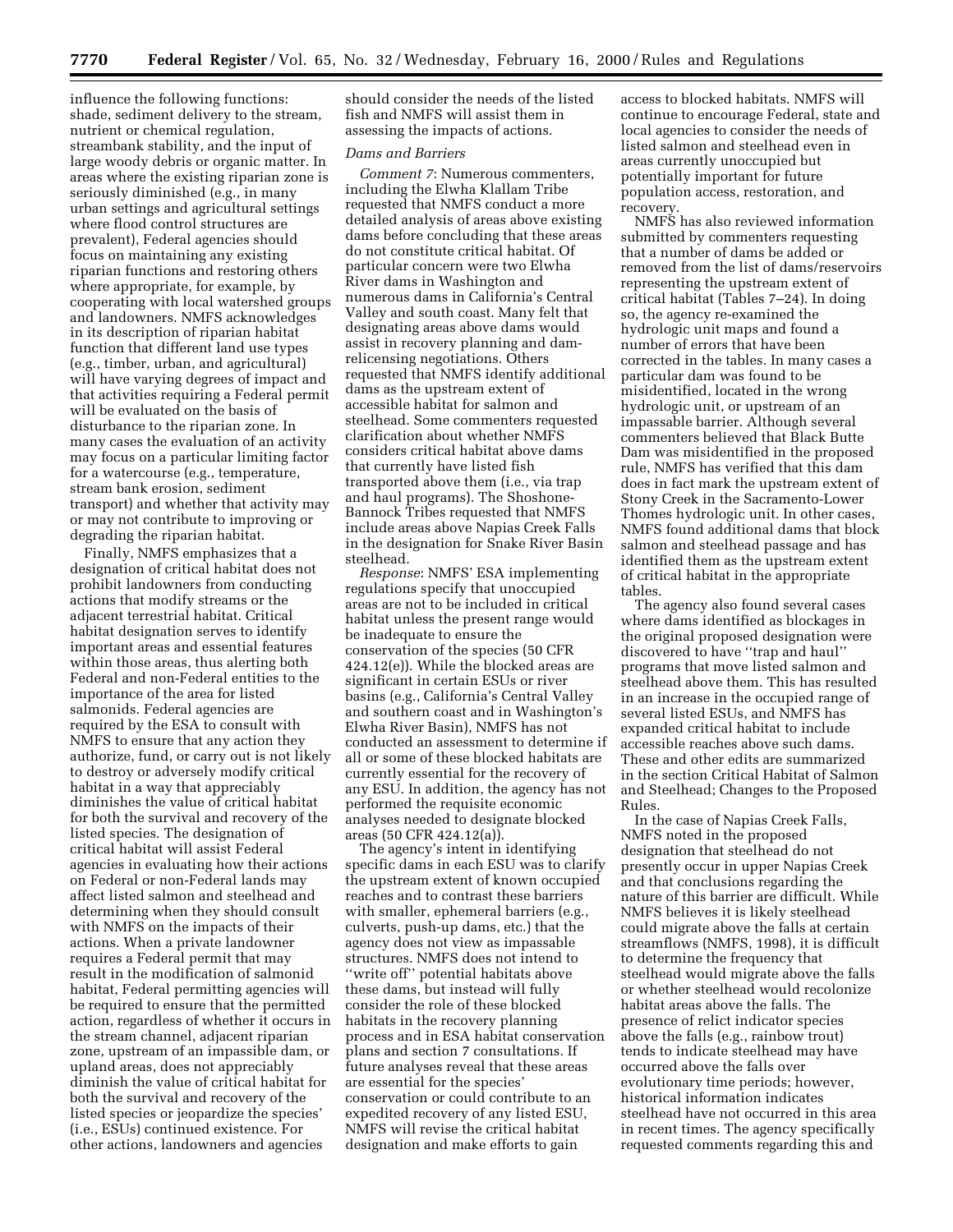other falls, but has not received information that would bear conclusively on this issue. Therefore, the agency will continue to consider the areas upstream of Napias Creek Falls as outside the range of critical habitat for listed Snake River Basin steelhead. If new information becomes available to indicate otherwise, the agency will make the appropriate modifications to this ESU's critical habitat designation.

#### *Marine Habitats*

*Comment 8*: Numerous commenters questioned why NMFS had not designated critical habitat in marine areas. Some commenters provided data supporting the inclusion of estuarine/ marine areas for the Hood Canal summer-run chum salmon ESU. Some recommended that NMFS revise its designation based on the recent EFH recommendations which include marine areas over portions of the continental shelf.

*Response*: In the case of the Hood Canal summer-run chum salmon ESU, NMFS agrees that the evidence supports including marine/estuarine areas in the unique, fjord-like setting of Puget Sound (i.e., in a manner similar to the designation for the Puget Sound chinook salmon ESU). The agency is currently re-evaluating its previous determination to exclude ocean areas as critical habitat for listed salmon and steelhead ESUs, in particular the issue of whether marine areas require special management consideration or protection. NMFS agrees that the rationale supporting the current EFH designation for Pacific salmon should be a key part of this re-evaluation. Regardless of the specific areas designated, it is important to note that Federal agencies are required to ensure that their actions, regardless of whether they occur in freshwater, estuarine, or marine habitats, do not jeopardize the continued existence of a listed species.

#### *Factors for the Species' Decline*

*Comment 9*: Many commenters challenged the merits of the original listings and felt that the true cause of salmon and steelhead declines lay in various spheres aside from freshwater habitat. Among the various causes cited were: tribal fishing, commercial fishing, sport fishing, foreign fishing, marine mammals, other protected predators, non-native species, birds, hatchery practices, dams, ocean conditions, and recent droughts and floods. Others provided evidence that mismanagement and pollution of freshwater habitats have been principal factors in the species' decline. Still others felt that

extinction is a natural process and that little can (or should) be done about it.

*Response*: NMFS believes that the threatened extinction of numerous salmon and steelhead populations is primarily the result of human, not natural, factors and will continue to encourage all efforts to protect and restore imperiled salmon and their habitat. The agency acknowledges that a multitude of factors have contributed to the decline of west coast salmon and steelhead and has described these factors in more detail in the proposed listing determinations (60 FR 38011, July 25, 1995; 61 FR 41541, August 9, 1996; 63 FR 11482, March 9, 1998; 63 FR 11750, March 10, 1998; 63 FR 11774, March 10, 1998; 63 FR11798, March 10, 1998), in technical status reviews for the coho salmon (Weitkamp *et al*., 1995), steelhead (Busby *et al*., 1996), sockeye salmon (Gustafson *et al*., 1997), chum salmon (Johnson *et al*., 1997), and chinook salmon (Myers *et a*l., 1998), and in documents detailing factors for decline for related species (NMFS 1996b and 1998). Many of the causes cited by commenters are human-controlled and NMFS believes that these can and must be addressed in the near term to improve the salmon's chances for surviving uncontrollable natural events such as droughts, floods, and poor ocean conditions.

#### *ESA Definitions and Standards*

*Comment 10*: Some commenters requested that NMFS clarify the meaning of ''harm'' under the ESA.

*Response*: NMFS interprets the term ''harm'' in the context of habitat destruction as an act that actually kills or injures fish or wildlife. Such an act may include significant habitat modification or degradation where it actually kills or injures fish or wildlife by significantly impairing essential behavioral patterns, including breeding, spawning, rearing, migrating, feeding, and sheltering (64 FR 60727, November 8, 1999). The habitat modification or degradation contained in the definition of ''harm'' is limited to those actions that actually kill or injure listed fish or wildlife. NMFS believes that this definition is reasonable for the conservation of the habitats of listed species and moreover is in keeping with Congress' intent under the ESA.

Section 9 of the ESA makes it illegal to take an endangered species of fish or wildlife. The definition of ''take'' is to ''harass, harm, pursue, hunt, shoot, wound, kill, trap, capture, or collect, or to attempt to engage in any such conduct.'' (16 U.S.C. 1532(19)). On November 8, 1999, NMFS published a final rule defining the term ''harm'' (64

FR 60727). The U.S. Fish and Wildlife Service has also promulgated a regulation further defining the term ''harm'' to eliminate confusion concerning its meaning (50 CFR 17.3). The U.S. Fish and Wildlife Service's definition of ''harm'' with respect to habitat destruction has been upheld by the Supreme Court as a reasonable interpretation of the term and supported by the broad purpose of the ESA to conserve endangered and threatened species (See *Babbitt* v. *Sweet Home Chapter of Communities for a Greater Oregon*, 115 S. Ct. 2407, 2418 (1995)). With the listings of salmon and steelhead, potentially affected parties questioned whether NMFS also interpreted harm to include habitat destruction. The November 8, 1999, final rule clarifies that NMFS' interpretation of harm is consistent with that of the U.S. Fish and Wildlife Service.

*Comment 11*: Several commenters took exception to NMFS' assertion that adverse modification of critical habitat is equivalent to jeopardizing the listed species.

*Response*: NMFS disagrees that the terms ''adverse modification'' and ''jeopardy'' are necessarily different. Section 7 of the ESA requires that Federal agencies ensure that their actions are not likely to result in the destruction or adverse modification of critical habitat. This requirement is in addition to the prohibition against jeopardizing the continued existence of a listed species, and it is the only mandatory legal consequence of a critical habitat designation. An understanding of the interplay of the ''jeopardy'' and ''adverse modification'' standards is necessary to the proper evaluation of the prudence of designation as well as the conduct of consultation under section 7. Implementing regulations (50 CFR 402.02) define ''jeopardize the continued existence of'' and ''destruction or adverse modification of'' in virtually identical terms. ''Jeopardize the continued existence of'' means ''to engage in an action that reasonably would be expected...to reduce appreciably the likelihood of both the survival and recovery of a listed species...'' ''Destruction or adverse modification'' means ''an alteration that appreciably diminishes the value of critical habitat for both the survival and recovery of a listed species.'' Common to both definitions is an appreciable detrimental effect on both survival and recovery of a listed species. Thus, actions satisfying the standard for adverse modification are nearly always found to also jeopardize the species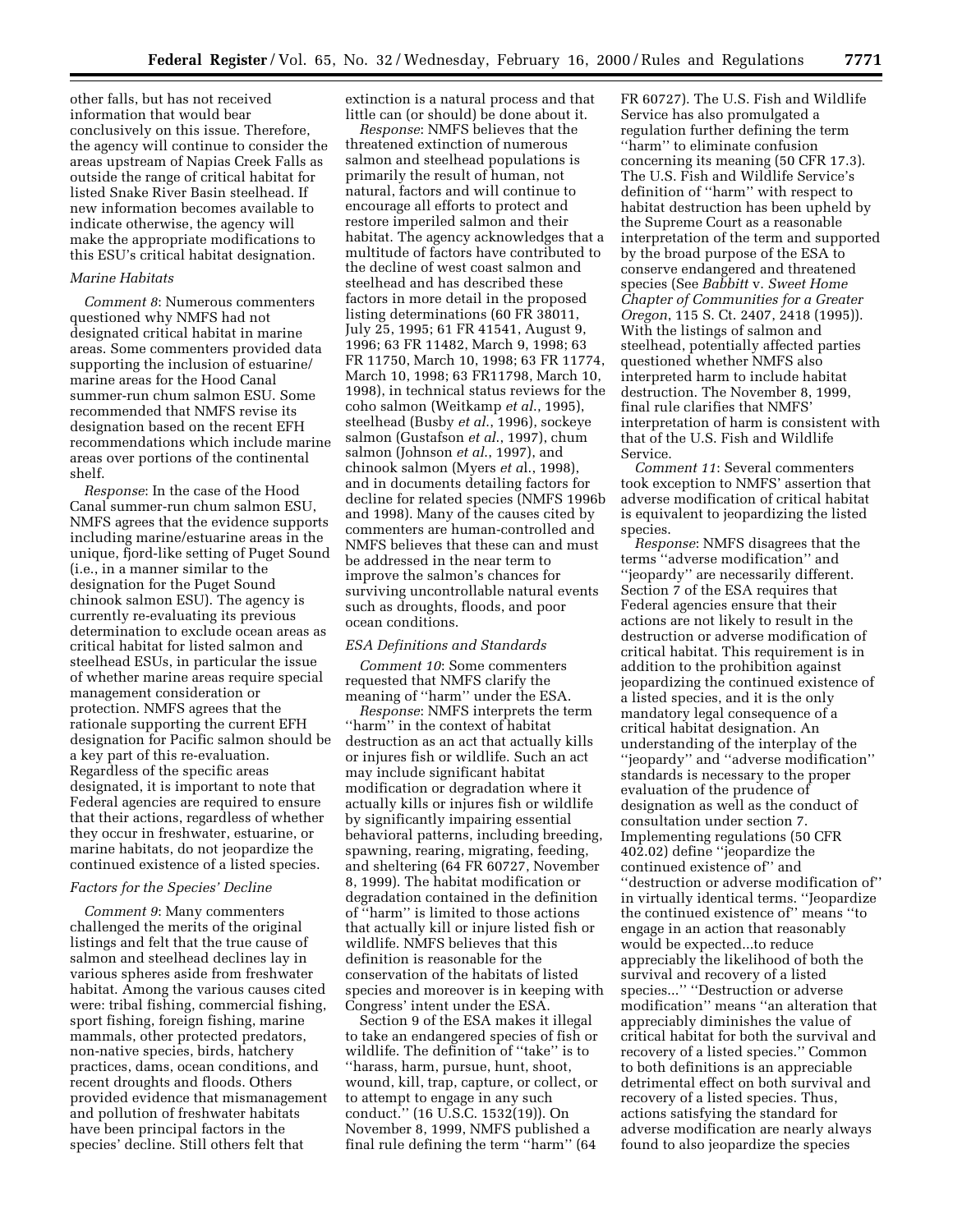concerned, and the existence of a critical habitat designation does not materially affect the outcome of section 7 consultation. This is in contrast to the public perception that the adverse modification standard sets a lower threshold for violation of section 7 than that for jeopardy. In fact, biological opinions which conclude that a Federal agency action is likely to adversely modify critical habitat but not to jeopardize the species for which it is designated are very rare.

## *Adequacy of Existing Conservation Plans and Efforts*

*Comment 12*: Several commenters stated that existing management plans and conservation initiatives were sufficient to protect salmon and steelhead and their habitat, and, therefore, the proposed critical habitat designation is not warranted. Some commenters admonished NMFS to engage in local salmon conservation programs and warned that designating critical habitat could dampen these efforts.

*Response*: The designation of critical habitat relies on evaluating which areas are occupied and essential for the species' conservation (see ''Definition of Critical Habitat''). However, NMFS did consider existing regulatory mechanisms and conservation plans applicable to salmon and steelhead and their habitats in the final listing determinations for each species (62 FR 43937, August 18, 1997; 63 FR 13347, March 19, 1998; 63 FR 42587, August 10, 1998; 64 FR 14308, March 24, 1999; 64 FR 14508, March 25, 1999; 64 FR 14517, March 25, 1999; 64 FR 14528, March 25, 1999; 64 FR 50394, September 16, 1999). In those **Federal Register** documents, a variety of Federal and state laws and programs were found to have affected the abundance and survival of anadromous fish populations in all 19 ESUs. NMFS concluded that available regulatory mechanisms were inadequate and that regulated activities continued to represent a potential threat to the species' existence.

NMFS agrees with commenters that state and local watershed efforts are key to the recovery and long-term survival of these 19 salmon and steelhead ESUs. Species listings and critical habitat designations under the ESA should in no way hamper efforts to help salmonids and other imperiled species in the Pacific Northwest and California. NMFS encourages such efforts, as evidenced by the agency's involvement with an array of programs in the Pacific Northwest and California, including: helping to fund watershed coordinators through the Oregon Governor's

Watershed Enhancement Board and assisting with implementation of the Oregon Plan for Salmon and Watersheds; working with numerous Resource Conservation Districts and watershed restoration efforts in the four states; providing technical support for a variety of recovery planning efforts in Puget Sound and the Columbia River Basin; participating in the development of California's recovery and strategic management plans for coastal salmonids and working with the California Governor's Biodiversity Councils; and working with tribal, state, and city/local jurisdictions to develop protective regulations for threatened salmonids. NMFS recognizes the significant benefits that will accrue to salmon and steelhead as a result of these efforts. In fact, NMFS has promulgated interim and proposed protection regulations (i.e., ESA 4(d) rules) that provide specific limits to the ESA take prohibitions for certain harvest, hatchery, habitat restoration, monitoring, and other state and tribal efforts currently underway in the range of these 19 salmon and steelhead ESUs (62 FR 38479, July 18, 1997; 64 FR 73479, December 30, 1999; 65 FR 170, January 3, 2000). All parties interested in obtaining technical assistance in support of salmon and steelhead conservation (or other information related to NMFS' ESA activities) are encouraged to contact NMFS field office personnel in Washington, Oregon, Idaho, and California (see **FOR FURTHER INFORMATION CONTACT**).

#### *Indian Lands*

*Comment 13*: Beginning in 1998, NMFS received comments from various Northwest and California tribes requesting that the agency not designate critical habitat on Indian lands. Many of these tribes noted that this exclusion was warranted due to specific provisions contained in a June 1997 Secretarial Order entitled ''American Indian Tribal Rights, Federal-Tribal Trust Responsibilities, and the Endangered Species Act'' (Secretarial Order). Many of these comments focused on the critical habitat proposals for chinook, chum and sockeye salmon (63 FR 11482, March 9, 1998; 63 FR 11750, March 10, 1998; 63 FR 11774, March 10, 1998) which did not address Indian lands (i.e., proposed to designate Indian lands). However, other comments addressed specific language used to define the exclusion of Indian lands in proposals for steelhead (64 FR 5740, February 5, 1999) and Oregon Coast coho salmon (64 FR 24998, May 10, 1999).

*Response*: The unique and distinctive relationship between the United States and Indian tribes is defined by treaties, statutes, executive orders, judicial decisions, and agreements, which differentiate tribes from the other entities that deal with, or are affected by, the Federal Government. This relationship has given rise to a special Federal trust responsibility involving the legal responsibilities and obligations of the United States toward Indian tribes and the application of fiduciary standards of due care with respect to Indian lands, tribal trust resources, and the exercise of tribal rights. Pursuant to the treaties, statutes, judicial decisions, executive orders and other agreements that define the relationship between the United States and tribes, lands have been retained by Indian tribes or have been set aside for tribal use. These lands are managed by Indian tribes in accordance with tribal goals and objectives, within the framework of applicable laws.

As a means of recognizing the responsibilities and relationship between the United States and Indian tribes, the Secretaries of Commerce and Interior issued the June 5, 1997 Secretarial Order. The Secretarial Order clarifies the responsibilities of NMFS and the U.S. Fish and Wildlife Service when carrying out authorities under the ESA and requires that they consult with, and seek participation of, the affected Indian tribes to the maximum extent practicable. The Secretarial Order further provides that the Services...≥shall consult with the affected Indian tribe(s) when considering the designation of critical habitat in an area that may impact tribal trust resources, tribally owned fee lands, or the exercise of tribal rights. Critical habitat shall not be designated in such areas unless it is determined essential to conserve a listed species.''

Pursuant to the Secretarial Order and in response to written and verbal comments provided by various tribes in Washington, Oregon, Idaho, and California, as well as the Northwest Indian Fisheries Commission, NMFS met and corresponded with many of the affected tribes concerning the inclusion of Indian lands in final critical habitat designations. These discussions resulted in significant clarifications regarding the tribes' general position to exclude their lands, as well as specific issues regarding NMFS' interpretation of Indian lands under the Secretarial Order.

The Secretarial Order defines Indian lands as ''any lands title to which is either: (1) held in trust by the United States for the benefit of any Indian tribe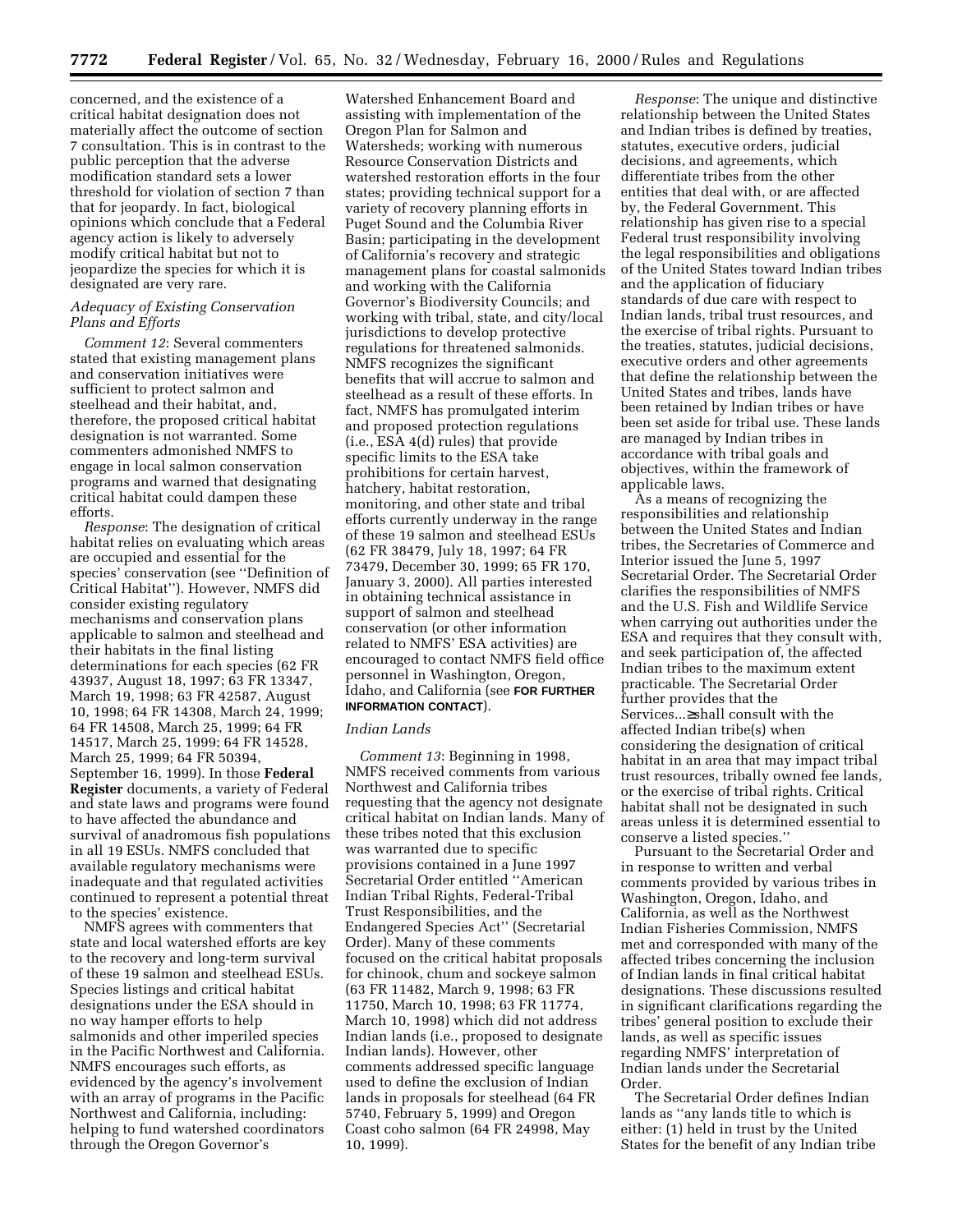or individual; or (2) held by any Indian tribe or individual subject to restrictions by the United States against alienation.'' In clarifying this definition with the tribes, NMFS has asserted that (1) fee lands within the reservation boundaries and owned by non-Indians, and (2) fee lands outside the reservation boundaries and owned by individual Indians, would be designated as critical habitat. The basis for this distinction regarding fee lands is that the tribal governments exercise management authority over fee lands they own (whether on or off the reservation) and over fee lands on the reservation owned by individual Indians. However, it is presently unclear to NMFS what management authority the tribal governments have over non-Indian-owned lands on the reservation or member-owned fee lands off the reservation. Such authority over land management is a crucial factor in the determination to designate them as critical habitat or not.

Based on a consideration of the Federal Government's trust responsibilities to Indian tribes, particularly as addressed in the Secretarial Order (including NMFS' determination that designating such areas are not essential to the conservation of listed steelhead), and out of respect for tribal sovereignty over the management of Indian lands, NMFS has determined that Indian lands should be excluded from the final critical habitat designation for these 19 ESUs of salmon and steelhead. The Indian lands specifically excluded from critical habitat are those defined in the Secretarial Order, including: (1) fee lands, either within or outside the reservation boundaries, owned by the tribal government; and (2) fee lands, within the reservation boundaries, owned by individual Indians.

Although NMFS continues to believe that habitat on Indian lands which is currently accessible to listed salmon and steelhead is important for the longterm survival and recovery of these species, the agency believes that section 7 consultations through the Bureau of Indian Affairs and other Federal agencies in combination with the continued development and implementation of tribal resource management programs that support salmonid conservation represent an alternative to designating critical habitat that will result in a proportionate and essential contribution to salmon and steelhead conservation that is also consistent with the goals of the Secretarial Order. Also, all of these Tribal lands combined comprised only a minor portion (less than 3%) of the total watershed area for these 19 ESUs.

Therefore, NMFS has determined that the critical habitat that is designated in this final rule is sufficient to provide for the conservation of these 5 species.

NMFS will continue to discuss this issue with interested tribes, in particular some tribes' concerns over the status of fee lands, and will modify critical habitat as needed in the future. Such modifications could include: (1) recognizing that additional lands have been converted into trust status and are thereby excluded from critical habitat; or (2) designating Indian lands as critical habitat if the agency, in consultation with an affected tribe, determines that recovery cannot be achieved for an ESU unless the particular lands are designated.

The original proposals for steelhead and Oregon Coast coho identified specific tribes that should be excluded from critical habitat designation. However, given the complete exclusion of all Indian lands within the range of these 19 salmon and steelhead ESUs, NMFS believes there is no longer a need to identify all affected tribes. If, in future rulemaking, NMFS proposes to designate Indian lands, then the agency would specifically identify the affected landholdings.

## **Critical Habitat of Salmon and Steelhead; Changes to the Proposed Rules**

As noted in the proposed rules for these 5 species of salmon and steelhead, critical habitat encompasses dozens of major river basins and an array of essential habitat features. Essential habitat types for these species can be generally described to include the following: (1) juvenile rearing areas; (2) juvenile migration corridors; (3) areas for growth and development to adulthood; (4) adult migration corridors; and (5) spawning areas. Within these areas, essential features of critical habitat include adequate: (1) substrate, (2) water quality, (3) water quantity, (4) water temperature, (5) water velocity, (6) cover/shelter, (7) food, (8) riparian vegetation, (9) space, and (10) safe passage conditions. Given the vast geographic range occupied by each of these salmon and steelhead ESUs and the diverse habitat types used by the various life stages, it is not practical to describe specific values or conditions for each of these essential habitat features. However, good summaries of these environmental parameters and freshwater factors that have contributed to the decline of salmon and steelhead can be found in reviews by CDFG, 1965; California Advisory Committee on Salmon and Steelhead Trout (CACSST), 1988; Brown and Moyle, 1991; Bjornn

and Reiser, 1991; Nehlsen *et al*., 1991; Higgins *et al*., 1992; California State Lands Commission (CSLC), 1993; Botkin *et al*., 1995; NMFS, 1996b; and Spence *et al*., 1996.

For reasons described earlier in this document, NMFS has revised its designation of freshwater and estuarine critical habitat for chinook, chum, and sockeye salmon to include riparian areas that provide the following functions: shade, sediment transport, nutrient or chemical regulation, streambank stability, and input of large woody debris or organic matter. Habitat quality in this range is intrinsically related to the quality of riparian and upland areas and of inaccessible headwater or intermittent streams which provide key habitat elements (e.g., large woody debris, gravel, water quality) crucial for salmon and steelhead in downstream reaches. Marine habitats (i.e., oceanic or nearshore areas seaward of the mouth of coastal rivers) are also vital to salmon and steelhead, and ocean conditions are believed to have a major influence on the species' survival. Although NMFS has not included the Pacific Ocean as critical habitat in these final rules, the agency will be re-evaluating this issue and may propose including specific marine zones for salmon and steelhead ESUs in a separate notice.

NMFS is modifying the final critical habitat designations for these 19 ESUs based on comments and new information received on the proposed rules. The following section gives a general description of each ESU's range, identifies some of the larger salmon and steelhead basins within each ESU, and summarizes the major changes to critical habitat designations. The river basins identified do not constitute a comprehensive inventory; many small or unidentified streams and tributaries in each ESU also provide essential spawning, rearing and estuarine habitat for salmon and steelhead. Instead, these summaries are meant to supplement the USGS hydrologic units listed in Tables 7–24 with commonly-used river names within each ESU. The actual regulatory descriptions of critical habitat for each ESU can be found in the regulatory text at the end of this **Federal Register** document.

#### **General Description of ESU Range and Major Changes from Proposed Critical Habitat Designations**

#### *Chinook Salmon*

(1) Puget Sound ESU - Major river basins known to support this ESU include the Nooksack, Skagit, Stillaguamish, Snohomish, Green/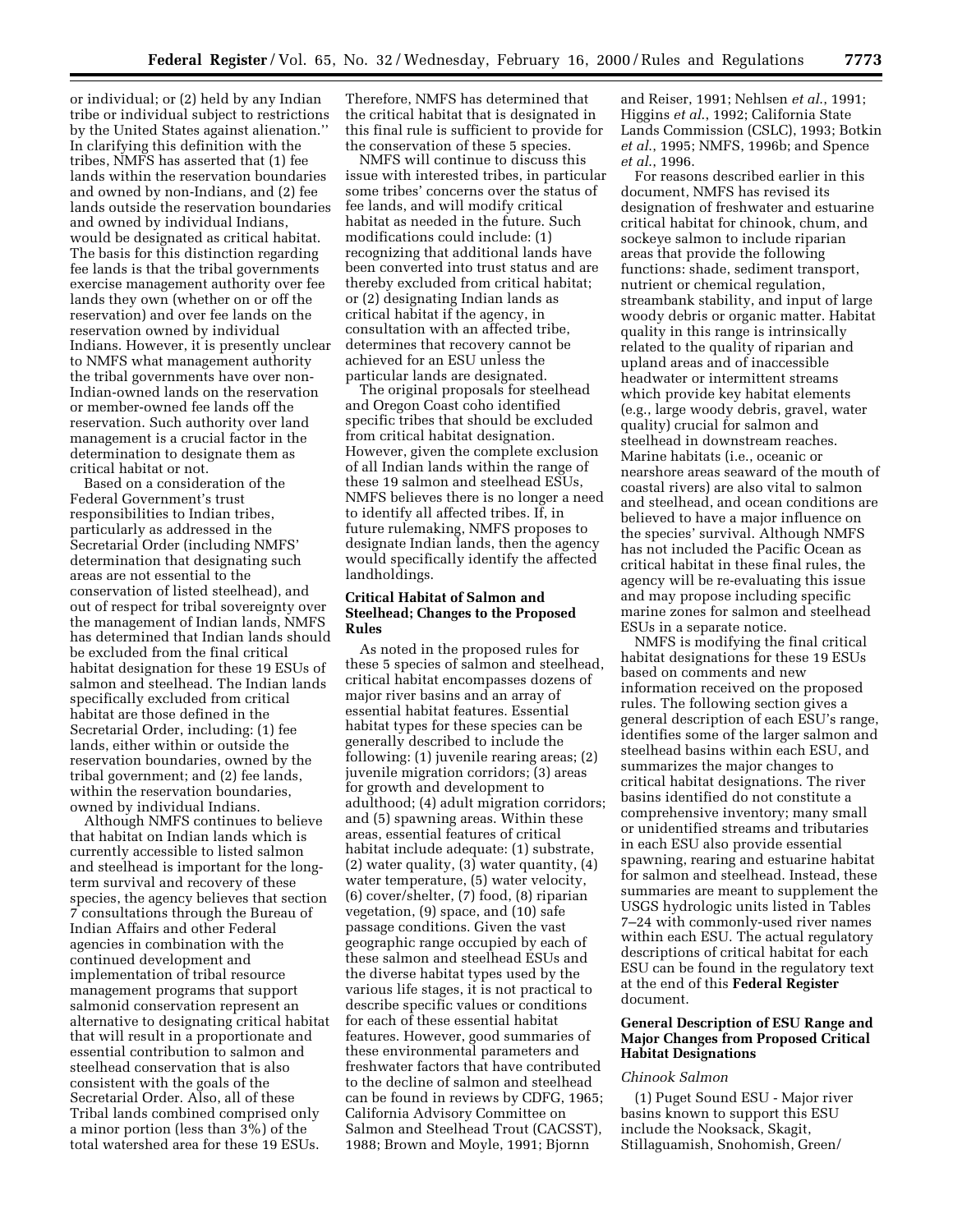Duwamish, Puyallup, Nisqually, Skokomish, Dungeness, Cedar, and Elwha Rivers. Major bays and estuarine/ marine areas include the South Sound, Hood Canal, Elliott Bay, Possession Sound, Admiralty Inlet, Saratoga Passage, Rosario Strait, Strait of Georgia, Haro Strait, and the Strait of Juan De Fuca. In this final rule, NMFS has: (1) modified the description of the adjacent riparian zone to be based on a functional (rather than quantitative) description; (2) excluded all Indian lands (as previously defined) from the designation; (3) removed the Fraser and Crescent-Hoko hydrologic units from Table 7 because they are outside the range of the ESU; (4) included areas above Howard Hanson Dam due to the fact that trap and haul operations move listed chinook salmon into habitats above this dam; (5) included areas above Cushman Dam due to the presence of listed chinook salmon above the dam; (6) removed Cedar Falls Dam (Masonary Dam) since it does not delimit the upstream extent of river reaches inhabited by this ESU; and (7) added Landsburg Diversion and Alder Dam to Table 7 because they currently block upstream passage.

(2) Lower Columbia River ESU - Major river basins known to support this ESU include the Grays, Elochoman, Kalama, Lewis, Washougal, White Salmon, Cowlitz, Coweeman, Klaskanine, Clackamas, Sandy, and Hood Rivers, as well as Youngs Bay and the Columbia River and estuary. In this final rule, NMFS has: (1) modified the description of the adjacent riparian zone to be based on a functional (rather than quantitative) description; (2) excluded all Indian lands (as previously defined) from the designation; (3) added the Upper Cowlitz hydrologic unit to Table 8 because it contains critical habitat for this ESU; (4) removed Cougar, Oak Grove, and Yale Dams from Table 8 since they do not delimit the upstream extent of river reaches inhabited by this ESU; (5) clarified that the dam in the Lower Columbia-Sandy hydrologic unit is ''Bull Run Dam 2'' and that The Dalles Dam is in the Middle Columbia-Hood hydrologic unit; and (6) included areas above Mayfield Dam due to the fact that trap and haul operations move listed chinook salmon into habitats above the dam.

(3) Upper Willamette River ESU - Major river basins known to support this ESU include the Willamette, Molalla, North Santiam, and McKenzie Rivers, as well as the Columbia River and estuary. In this final rule, NMFS has: (1) modified the description of the adjacent riparian zone to be based on a functional (rather than quantitative)

description; (2) excluded all Indian lands (as previously defined) from the designation; (3) corrected the range of the designation to include the Clackamas River Basin (which contains populations that are part of the ESU); (4) added Big Cliff, Blue River, Cottage Grove, Dorena, and Fern Ridge Dams to Table 9 because they currently block upstream passage; (5) included areas above Foster, Cougar, and Dexter Dams due to the fact that trap and haul operations move listed chinook salmon into habitats above these dams.

(4) Upper Columbia River Spring-run ESU - Major river basins known to support this ESU include the Wenatchee, Entiat, and Methow Rivers, as well as the Columbia River and estuary. In this final rule, NMFS has: (1) modified the description of the adjacent riparian zone to be based on a functional (rather than quantitative) description; (2) excluded all Indian lands (as previously defined) from the designation; (3) added the Lower Willamette hydrologic unit to Table 10 because it contains critical habitat for this ESU; (4) removed the Okanogan hydrologic unit from Table 10 since it does not contain river reaches inhabited by the ESU; and (5) removed Bull Run and Condit Dams from Table 10 since they do not delimit the upstream extent of river reaches inhabited by this ESU.

(5) California Central Valley Springrun ESU - Major river basins known to support this ESU include the Sacramento River, Feather River, Yuba River, and Big Chico, Beegum, Deer, Mill, Butte, Clear, Battle, and Antelope Creeks, as well as the Sacramento-San Joaquin Delta and Honker, Grizzly, Suisun, and San Francisco Bays. In this final rule, NMFS has: (1) modified the description of the adjacent riparian zone to be based on a functional (rather than quantitative) description; (2) excluded all Indian lands (as previously defined) from the designation; (3) removed the Lower American, Cottonwood Headwaters, Upper Coon-Upper Auburn and Coyote hydrologic units from Table 11 since they do not contain river reaches inhabited by the ESU; (4) removed Nimbus, San Pablo, Shasta, and Calaveras Dams from Table 11 since they do not delimit the upstream extent of river reaches inhabited by this ESU; (5) added Centerville Dam to Table 11 because it currently blocks upstream passage; and (6) corrected the location of Englebright Dam to be in the Upper Yuba hydrologic unit.

(6) California Coastal ESU - Rivers, estuaries, and bays known to support this ESU include Humboldt Bay, Redwood Creek, and the Mad, Eel, Mattole, and Russian Rivers. In this

final rule, NMFS has: (1) modified the description of the adjacent riparian zone to be based on a functional (rather than quantitative) description; (2) excluded all Indian lands (as previously defined) from the designation; (3) removed several hydrologic units and dams/ reservoirs that are no longer within the range of this re-configured ESU; (4) added Warm Springs Dam to Table 12 because it currently blocks upstream passage; and (5) specified the dams for two reservoirs - Scott Dam (Lake Pillsbury) and Coyote Dam (Lake Mendocino).

## *Chum Salmon*

(1) Hood Canal Summer-run ESU - Rivers, estuaries, and bays known to support this ESU include the Quilcene, Dosewallips, Duckabush, Hamma Hamma, Lilliwaup, Dewatto, Tahuya, and Union Rivers, Dungeness Bay/River, and Snow and Salmon Creeks (Discovery Bay tributaries) and Jimmycomelately Creek in Sequim Bay. Some populations on the east side of Hood Canal (Big Beef Creek, Anderson Creek, and the Dewatto and Tahuya Rivers) are severely depressed and have recently had no returning adults. In this final rule, NMFS has: (1) modified the description of the adjacent riparian zone to be based on a functional (rather than quantitative) description; (2) excluded all Indian lands (as previously defined) from the designation; (3) included estuarine/marine areas adjacent to the basins within the range of the ESU as well as areas of Admiralty Inlet and the Straits of Juan De Fuca; (4) corrected the range of the designation to extend as far west as Dungeness Bay/Basin (which contains populations that are part of the ESU); and (5) excluded areas above Cushman Dam or above longstanding, naturally impassable barriers.

(2) Columbia River ESU - Besides the Columbia River and estuary, presently only a few Washington streams are recognized as containing chum salmon: Hamilton and Hardy Creeks (near Bonneville Dam), and the Cowlitz and Grays Rivers. Oregon currently recognizes 23 ''provisional'' populations in the Columbia River Basin, ranging from the Lewis and Clark River to Milton Creek near St. Helens, Oregon (Kostow, 1995). In this final rule, NMFS has: (1) modified the description of the adjacent riparian zone to be based on a functional (rather than quantitative) description; (2) excluded all Indian lands (as previously defined) from the designation; and (3) excluded areas above specific dams (Bonneville and Merwin Dams) or above longstanding, naturally impassable barriers.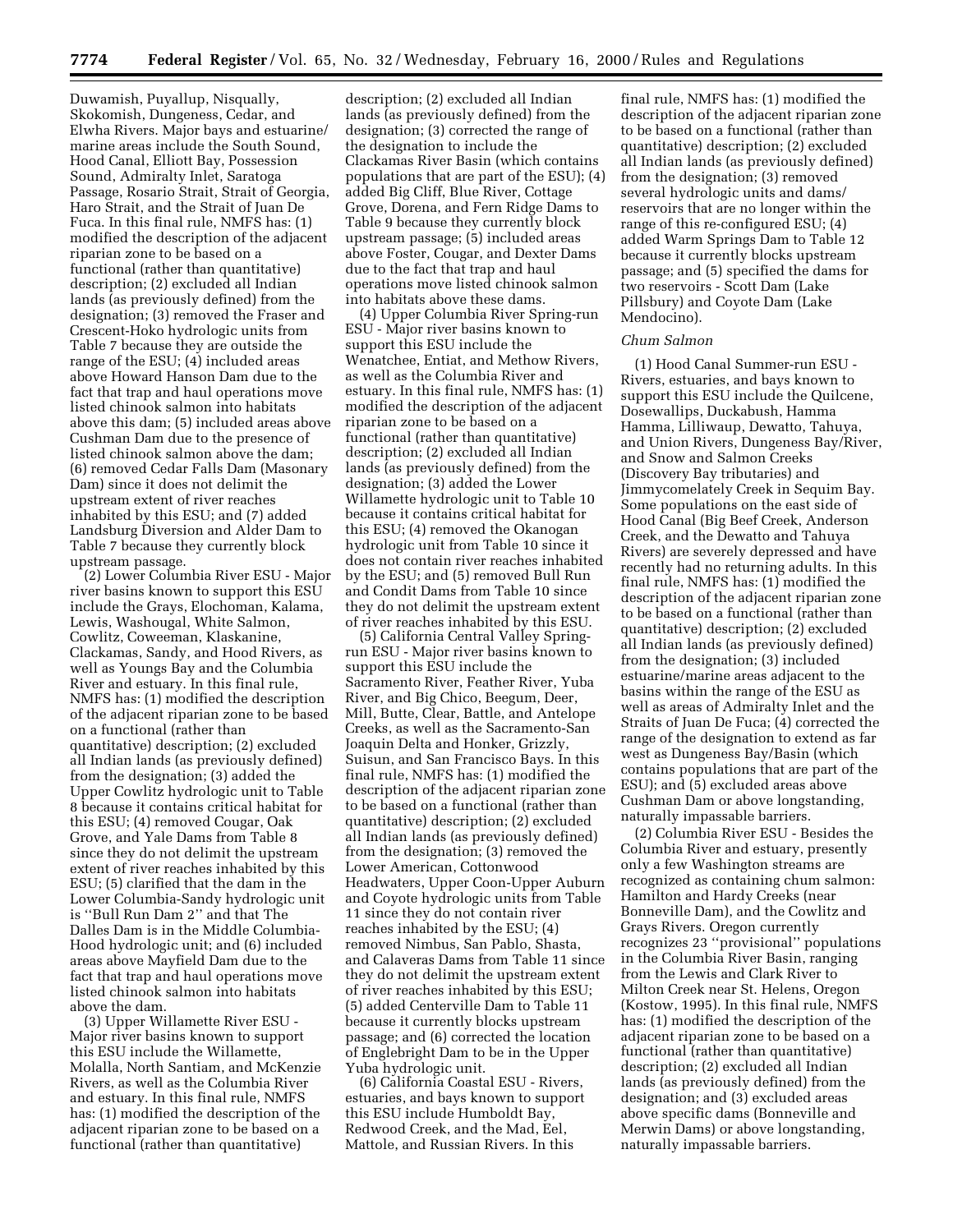### *Sockeye Salmon*

(1) Ozette Lake ESU - Sockeye salmon in this ESU inhabit Ozette Lake and the Ozette River and currently spawn primarily in lakeshore upwelling areas in Ozette Lake (particularly at Allen's Bay and Olsen's Beach). Additional spawning areas may include the Ozette River (below Ozette Lake) and Coal Creek, a tributary of the Ozette River. Sockeye salmon do not presently spawn in tributary streams to Ozette Lake (although they may have spawned there historically), but currently there are efforts to propagate the species in Umbrella Creek. In this final rule, NMFS has: (1) modified the description of the adjacent riparian zone to be based on a functional (rather than quantitative) description; (2) excluded all Indian lands (as previously defined) from the designation; and (3) clarified that areas above longstanding, naturally impassable barriers are excluded.

#### *Coho Salmon*

(1) Oregon Coast ESU - Major river basins known to support this ESU include the Necanicum, Nehalem, Nestucca, Salmon, Siletz, Yaquina, Alsea, Yachats, Siuslaw, Umpqua, Coos, Coquille Rivers, and Siltcoos, Tahkenitch, and Tenmile Lakes Basins. In this final rule, NMFS has: (1) added Win Walker Reservoir to Table 15 because it currently blocks upstream passage; and (2) clarified that all Indian lands are excluded from the designation.

#### *Steelhead*

(1) Southern California ESU - Major river basins known to support this ESU include Malibu Creek and the Santa Clara, Santa Ynez, and Ventura Rivers. In this final rule, NMFS has: (1) removed Vern Freeman Dam (which was misidentified in the Ventura hydrologic unit) and Matilija Dam since they do not delimit the upstream extent of river reaches inhabited by this ESU; (2) corrected the location of Vaquero and Rindge Dams to be in the Santa Maria and Santa Monica Bay hydrologic units, respectively; (3) removed the Calluegas hydrologic unit from Table 16 since it does not contain river reaches inhabited by the ESU; and (4) clarified that all Indian lands are excluded from the designation.

(2) South-Central California Coast ESU - Major river basins known to support this ESU include the Big Sur, Carmel, Little Sur, Pajaro, and Salinas Rivers. In this final rule, NMFS has: (1) removed Los Padres Dam since it does not delimit the upstream extent of river reaches inhabited by this ESU; (2) added Lopez Dam, and Whale Rock, North Fork Pacheco, Chesbro, Nacimiento, and San Antonio Reservoirs to Table 17 because they currently block upstream passage; and (3) clarified that all Indian lands are excluded from the designation.

(3) Central California Coast ESU - Major river basins known to support this ESU include the Russian and San Lorenzo Rivers on the coast, and several other smaller tributaries within San Pablo and San Francisco Bays. In this final rule, NMFS has: (1) corrected the range of the designation to include Aptos Creek (which contains populations that are part of the ESU); (2) added Phoenix Dam, Almaden Reservoir, Anderson Reservoir, Calero Reservoir, Guadalupe Reservoir, Searsville Lake, Stevens Creek Reservoir, Vasona Reservoir, Chabot Dam, Crystal Springs Reservoir, Del Valle Reservoir, San Antonio Reservoir, Soulejule Dam, and Pilarcitos Dam to Table 18 because they currently block upstream passage; (3) corrected the location of Calaveras Reservoir to be in the San Francisco Bay hydrologic unit; (4) renamed Nicasio Dam to Peters Dam; (5) included the entire San Francisco Bay (west to the Golden Gate Bridge) as critical habitat; and (6) clarified that all Indian lands are excluded from the designation.

(4) California Central Valley ESU - Major river basins known to support this ESU include the Sacramento, San Joaquin, Stanislaus, American, Feather, Merced, Mokelumne, Tuolumne, and Yuba Rivers, Battle, Butte, Big Chico, Beegum, Cache, Deer, Mill, Antelope, Putah, Stony, and Cottonwood Creeks, as well as the Sacramento-San Joaquin Delta and Honker, Grizzly, Suisun, and San Francisco Bays. In this final rule, NMFS has: (1) added Centerville and Monticello Dams to Table 19 because they currently block upstream passage; (2) corrected the location of Whiskeytown Dam to be in the Sacramento-Upper Clear hydrologic unit; (3) added the Lower Cache and San Francisco Bay hydrologic units to Table 19 because they contain critical habitat for this ESU; and (4) clarified that all Indian lands are excluded from the designation.

(5) Upper Columbia River ESU - Major Columbia River tributaries known to support this ESU include the Entiat, Methow, Okanogan, and Wenatchee Rivers, as well as the Columbia River and estuary. In this final rule, NMFS has clarified that all Indian lands are excluded from the designation.

(6) Snake River Basin ESU - Major Snake River tributaries known to support this ESU include the

Clearwater, Grande Ronde, Salmon, Selway, and Tucannon Rivers, as well as the Columbia River and estuary. In this final rule, NMFS has: (1) clarified that all Indian lands are excluded from the designation; and (2) clarified that areas upstream of Napias Creek Falls are excluded from the designation.

(7) Lower Columbia River ESU - Major Columbia River tributaries known to support this ESU include the Clackamas, Cowlitz, Hood, Kalama, Lewis, Sandy, Washougal, and Wind Rivers. In this final rule, NMFS has: (1) included areas above Mayfield Dam due to the fact that trap and haul operations move listed steelhead into habitats above these dams; and (2) clarified that all Indian lands are excluded from the designation.

(8) Upper Willamette River ESU - Major river basins known to support this ESU include the Willamette, Mollala, and Santiam Rivers, as well as the Columbia River and estuary. In this final rule, NMFS has: (1) corrected the range of the designation to exclude areas upstream of the Calapooia River Basin; (2) removed Bull Run, Cougar, Dexter, and Dorena Dams from Table 23 since they do not delimit the upstream extent of river reaches inhabited by this ESU; (3) corrected the location of Big Cliff Dam to be in the North Santiam hydrologic unit; and (4) clarified that all Indian lands are excluded from the designation.

(9) Middle Columbia River ESU - Major Columbia River tributaries known to support this ESU include the Deschutes, John Day, Klickitat, Umatilla, Walla Walla, and Yakima Rivers, as well as the Columbia River and estuary. In this final rule, NMFS has clarified that all Indian lands are excluded from the designation.

As a result of recent listing determinations affecting the geographic boundaries and ESA listing status of several chinook salmon ESUs (64 FR 50394, September 16, 1999), NMFS is not promulgating a final critical habitat designation for the Central Valley falland late-fall run chinook salmon ESU. Also, NMFS is excluding from designation areas north of Redwood Creek and south of the Russian River, including San Francisco and San Pablo Bay tributaries, that were originally proposed as critical habitat for the former southern Oregon and California coastal chinook salmon ESU (63 FR 11482, March 9, 1998). Finally, critical habitat for the Snake River fall-run chinook salmon ESU will remain in the range of watersheds originally designated on December 28, 1993 (58 FR 68543).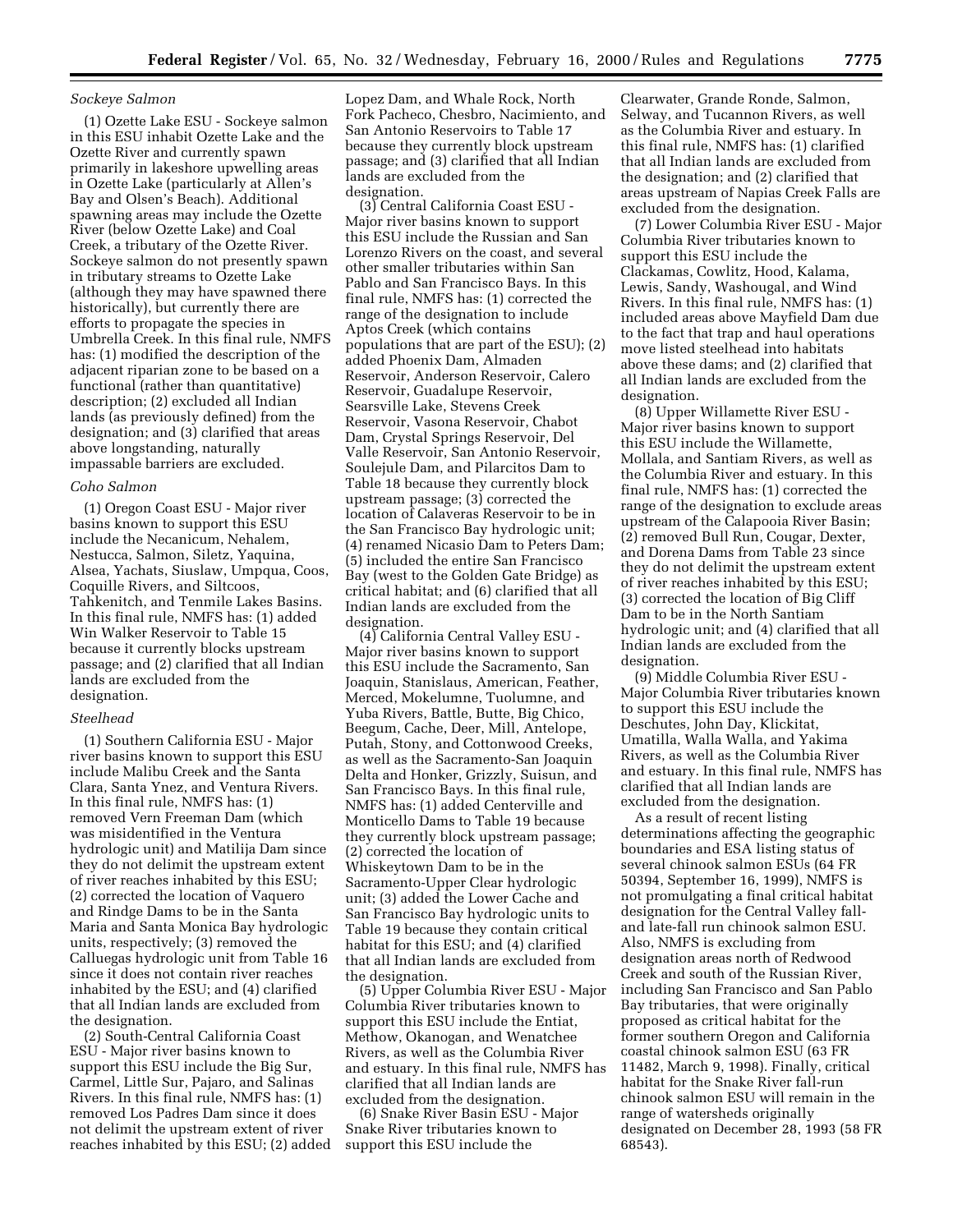## **Need for Special Management Considerations or Protection**

NMFS believes that special management considerations may be needed to ensure that essential habitats and features are maintained or restored. Activities that may require special management considerations for freshwater and estuarine life stages of listed salmon and steelhead include, but are not limited to: (1) land management; (2) timber harvest; (3) point and nonpoint water pollution; (4) livestock grazing; (5) habitat restoration; (6) beaver removal; (7) irrigation and domestic water withdrawals and returns; (8) mining; (9) road construction; (10) dam operation and maintenance; (11) diking and streambank stabilization; and (12) dredge and fill activities. Not all of these activities are necessarily of current concern within every watershed; however, they indicate the potential types of activities that will require consultation in the future. At this time, no special habitat management considerations have been identified for listed salmon and steelhead while they are residing in the ocean environment.

## **Activities that May Affect Critical Habitat**

A wide range of activities may affect the essential habitat requirements of listed salmon and steelhead in freshwater and estuarine habitats. More in-depth discussions are contained in the response to comments under Scope and Extent of Critical Habitat and in **Federal Register** documents announcing the proposed critical habitat for each ESU (63 FR 11482, March 9, 1998; 63 FR 11750, March 10, 1998; 63 FR 11774, March 10, 1998; 64 FR 5740, February 5, 1999; 64 FR 24998, May 10, 1999). These activities include water and land management actions of Federal agencies (e.g., U.S. Forest Service, U.S. Bureau of Land Management, U.S. Army Corps of Engineers, U.S. Bureau of Reclamation, the Federal Highway Administration, Natural Resource Conservation Service, National Park Service, Bureau of Indian Affairs, and the Federal Energy Regulatory Commission) and related or similar actions of other federally regulated projects and lands, including livestock grazing allocations by the U.S. Forest Service and U.S. Bureau of Land Management; hydropower sites licensed by the Federal Energy Regulatory Commission; dams built or operated by the U.S. Army Corps of Engineers or U.S. Bureau of Reclamation; timber sales conducted by the U.S. Forest Service and U.S. Bureau of Land Management; road building activities

authorized by the Federal Highway Administration, U.S. Forest Service, U.S. Bureau of Land Management, and National Park Service; and mining and road building activities authorized by the states of California and Oregon. Other actions of concern include dredge and fill, mining, diking, and bank stabilization activities authorized or conducted by the U.S. Army Corps of Engineers, habitat modifications authorized by the Federal Emergency Management Agency, and approval of water quality standards and pesticide labeling and use restrictions administered by the Environmental Protection Agency.

The Federal agencies that will most likely be affected by this critical habitat designation include the U.S. Forest Service, U.S. Bureau of Land Management, U.S. Bureau of Reclamation, U.S. Army Corps of Engineers, Federal Highway Administration, Natural Resource Conservation Service, National Park Service, Bureau of Indian Affairs, Federal Emergency Management Agency, Environmental Protection Agency, and the Federal Energy Regulatory Commission. This designation will provide these agencies, private entities, and the public with clear notification of critical habitat designated for listed salmonids and the boundaries of the habitat and protection provided for that habitat by the section 7 consultation process. This designation will also assist these agencies and others in evaluating the potential effects of their activities on listed salmon and steelhead and their critical habitat and in determining if consultation with NMFS is needed.

NMFS anticipates that numerous private entities will be affected by the ESA listings and the resultant need to carry out conservation measures throughout the species' current range. As noted above, many of these effects result from direct and indirect linkages to an array of Federal actions, including Federal projects, permits, and funding. For example, the fishing industry (both the commercial and recreational sectors) is already hard hit by declining salmon runs and will continue to suffer until the species recover and provide sustainable fisheries. Agriculture and forestry sectors typically require Federal permits or authorizations to harvest timber, graze livestock, apply herbicides/pesticides, irrigate crops, or build associated access roads in salmon watersheds. These permits will need to be modified so that they are adequately protective of salmon and their habitats. In some cases, such modifications could result in decreases in timber harvest,

and livestock and crop production. The transportation and utilities sectors may need to modify the placement of culverts, bridges and utility conveyances (e.g., water, sewer and power lines) to avoid barriers to fish migration. Developments occurring in or near salmon streams (e.g., marinas, residential, or industrial facilities) may need to be altered or built in a manner that ensures that listed fish will not be harmed by the construction, or subsequent operation, of the facility. Recreational and commercial mining operations will need to ensure that their actions do not jeopardize listed species. Recreational and tourism industries may have ESA-related restrictions imposed so that activities such as fishing enterprises are conducted in a manner that safeguard spawning fish and their habitats.

In addition, the widespread ESA listings underscore that both urban and rural communities could face significant changes in how they approach such diverse activities as: planning, zoning, and construction/development; erosion and sediment control; floodplain management; water withdrawals and supply reservoirs; and stormwater and wastewater discharges. These are just a few examples of potential impacts, but it is clear that the effects will encompass numerous sectors of private and public activities.

### **Expected Economic Impacts of Designating Critical Habitat**

The economic impacts to be considered in a critical habitat designation are the incremental effects of critical habitat designation above the economic impacts attributable to listing or attributable to authorities other than the ESA (see response to comments under Economic Considerations). Incremental impacts result from special management activities in those areas, if any, outside the present distribution of the listed species that NMFS has determined to be essential to the conservation of the species. For these 19 salmon and steelhead ESUs NMFS has determined that the present geographic extent of their freshwater and estuarine range is likely sufficient to provide for conservation of the species, although the quality of that habitat needs improvement on many fronts. Because NMFS is not designating any areas beyond the current range of these ESUs as critical habitat, the designation will result in few, if any, additional economic effects beyond those that may have been caused by listing and by other statutes.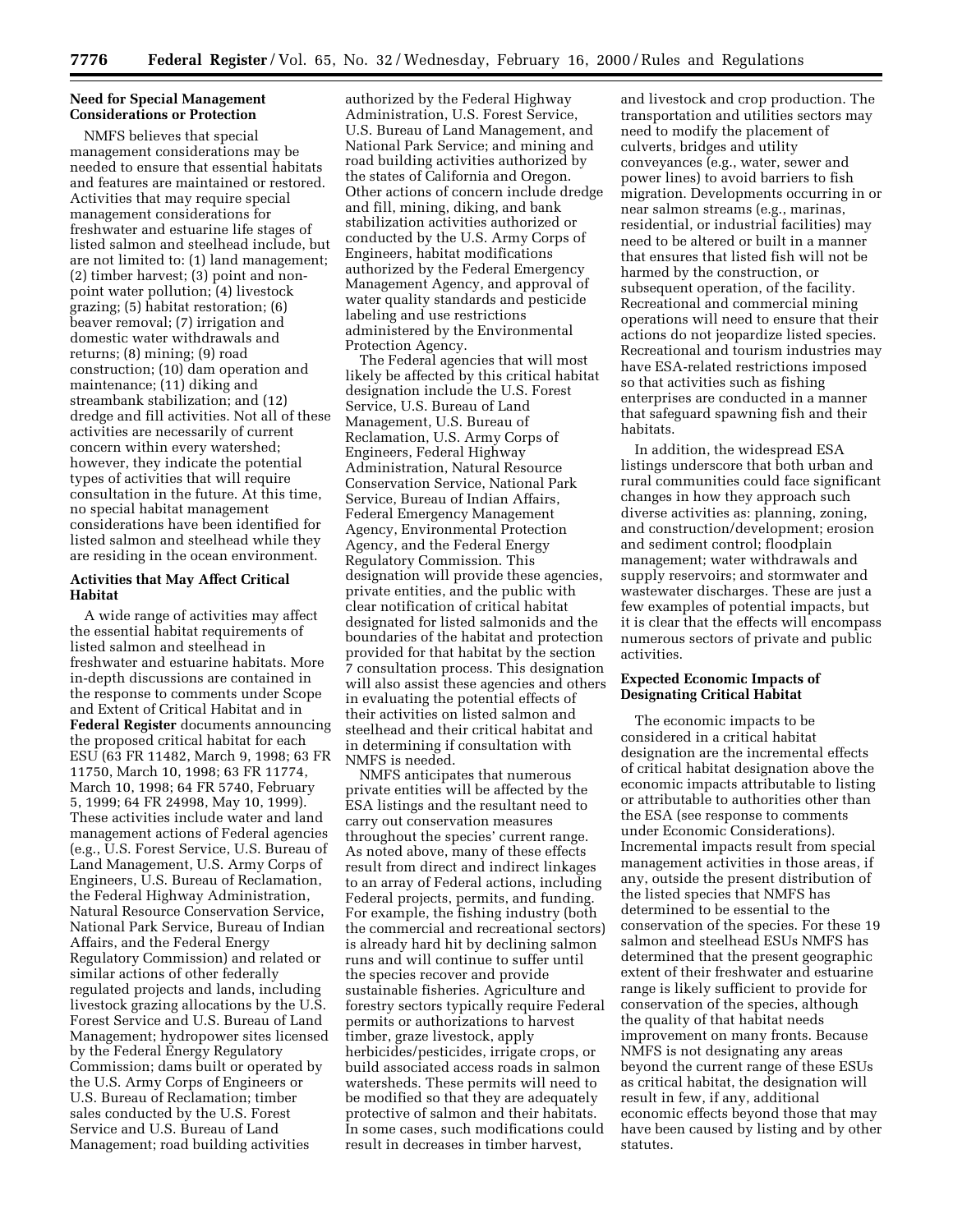#### **Compliance With Existing Statutes**

NMFS has determined that Environmental Assessments and Environmental Impact Statements, as defined under the National Environmental Policy Act of 1969, need not be prepared for critical habitat designations made pursuant to the ESA. See *Douglas County* v. *Babbitt*, 48 F.3d 1495 (9th Cir. 1995), cert. denied, 116 S.Ct. 698 (1996).

#### **References**

The complete citations for the references used in this document can be obtained by contacting Garth Griffin, NMFS (see **FOR FURTHER INFORMATION CONTACT**) or via the Internet (see **ADDRESSES**).

#### **Classification**

This rule has been determined to be significant for purposes of Executive Order (E.O.) 12866.

NMFS is designating only the current range of these salmon and steelhead ESUs as critical habitat. Given the affinity of these species to spawn in small watersheds, this current range encompasses a wide range of habitat, including lakes, small tributary reaches, as well as mainstem, off-channel and estuarine areas. Areas excluded from this designation include historicallyoccupied areas above impassable dams and headwater areas above impassable natural barriers (e.g., long-standing, natural waterfalls). Since NMFS is designating the current range of the listed species as critical habitat, this designation will not impose any additional requirements or economic effects upon small entities, beyond those which may accrue from section 7 of the ESA. Section 7 requires Federal agencies to insure that any action they carry out, authorize, or fund is not likely to jeopardize the continued existence of any listed species or result in the destruction or adverse modification of critical habitat (ESA § 7(a)(2)). The consultation requirements of section 7 are nondiscretionary and are effective at the time of species' listing. Therefore, Federal agencies must consult with NMFS and ensure their actions do not jeopardize a listed species, regardless of whether critical habitat is designated.

In the future, should NMFS determine that designation of habitat areas outside the species' current range is necessary for conservation and recovery, NMFS will analyze the incremental costs of that action and assess its potential impacts on small entities, as required by the Regulatory Flexibility Act. Until that time, a more detailed analysis would be premature and would not reflect the

true economic impacts of the proposed action on local businesses, organizations, and governments.

Accordingly, the Chief Counsel for Regulation of the Department of Commerce has certified to the Chief Counsel for Advocacy of the Small Business Administration that this rule would not have a significant economic impact of a substantial number of small entities, as described in the Regulatory Flexibility Act.

#### **Executive Order 13132 - Federalism**

In keeping with the intent of the Administration and Congress to provide continuing and meaningful dialogue on issues of mutual State and Federal interest, NMFS has conferred with appropriate State and local officials following its proposal to designate the critical habitat described in this final rule. While these officials, and other interested parties, expressed support for protection of the listed species, they also expressed support for activities that may be affected by the designation. The **SUPPLEMENTARY INFORMATION** section of this rule discusses these comments and NMFS' responses. Among other things, the responses address concerns regarding the scope and extent of critical habitat, and concerns regarding possible impacts of a critical habitat designation. The areas described in this final rule represent the current freshwater and estuarine range of the listed species. For all ESUs, critical habitat includes all waterways, substrate, and adjacent riparian zones below longstanding, naturally impassable barriers. The economic (and other) impacts resulting from this critical habitat designation are expected to be minimal.

This rule does not contain a collection-of-information requirement for purposes of the Paperwork Reduction Act.

# **List of Subjects in 50 CFR Part 226**

Endangered and threatened species, Incorporation by reference.

Dated: February 7, 2000.

#### **Andrew A. Rosenberg,**

*Deputy Assistant Administrator for Fisheries, National Marine Fisheries Service.*

For the reasons set out in the preamble, 50 CFR part 226 is amended as follows:

# **PART 226–DESIGNATED CRITICAL HABITAT**

1. The authority citation for part 226 continues to read as follows:

**Authority:** 16 U.S.C. 1533.

2. Section 226.212 is added to read as follows:

#### **§ 226.212 Critical habitat designation for 19 evolutionary significant units of salmon and steelhead in Washington, Oregon, Idaho, and California.**

Critical habitat is designated to include all river reaches accessible to listed salmon or steelhead within the range of the ESUs listed, except for reaches on Indian lands. Critical habitat consists of the water, substrate, and adjacent riparian zone of estuarine and riverine reaches in hydrologic units and counties identified in Tables 7 through 24 to this part for all of the salmon and steelhead ESUs listed in this section. Accessible reaches are those within the historical range of the ESUs that can still be occupied by any life stage of salmon or steelhead. Inaccessible reaches are those above longstanding, naturally impassable barriers (i.e., natural waterfalls in existence for at least several hundred years) and specific dams within the historical range of each ESU identified in Tables 7 through 24 to this part. Hydrologic units are those defined by the Department of the Interior (DOI), U.S. Geological Survey (USGS) publication, ''Hydrologic Unit Maps,'' Water Supply Paper 2294, 1987, and the following DOI, USGS, 1:500,000 Scale Hydrologic Unit Maps: State of Oregon (1974), State of Washington (1974), State of California (1978), and State of Idaho (1981), which are incorporated by reference. This incorporation by reference was approved by the Director of the Federal Register in accordance with 5 U.S.C. 552(a) and 1 CFR part 51. Copies of the USGS publicaion and maps may be obtained from the USGS, Map Sales, Box 25286, Denver, CO 80225. Copies may be inspected at NMFS, Protected Resources Division, 525 NE Oregon Street-Suite 500, Portland, OR 97232- 2737, or NMFS, Office of Protected Resources, 1315 East-West Highway, Silver Spring, MD 20910, or at the Office of the Federal Register, 800 North Capitol Street, NW., Suite 700, Washiongton, DC.

(a) *Puget Sound Chinook Salmon (Oncorhynchus tshawytscha) geographic boundaries*. Critical habitat is designated to include all marine, estuarine and river reaches accessible to listed chinook salmon in Puget Sound. Puget Sound marine areas include South Sound, Hood Canal, and North Sound to the international boundary at the outer extent of the Strait of Georgia, Haro Strait, and the Strait of Juan De Fuca to a straight line extending north from the west end of Freshwater Bay, inclusive. Excluded are areas above specific dams identified in Table 7 to this part or above longstanding, naturally impassable barriers (i.e.,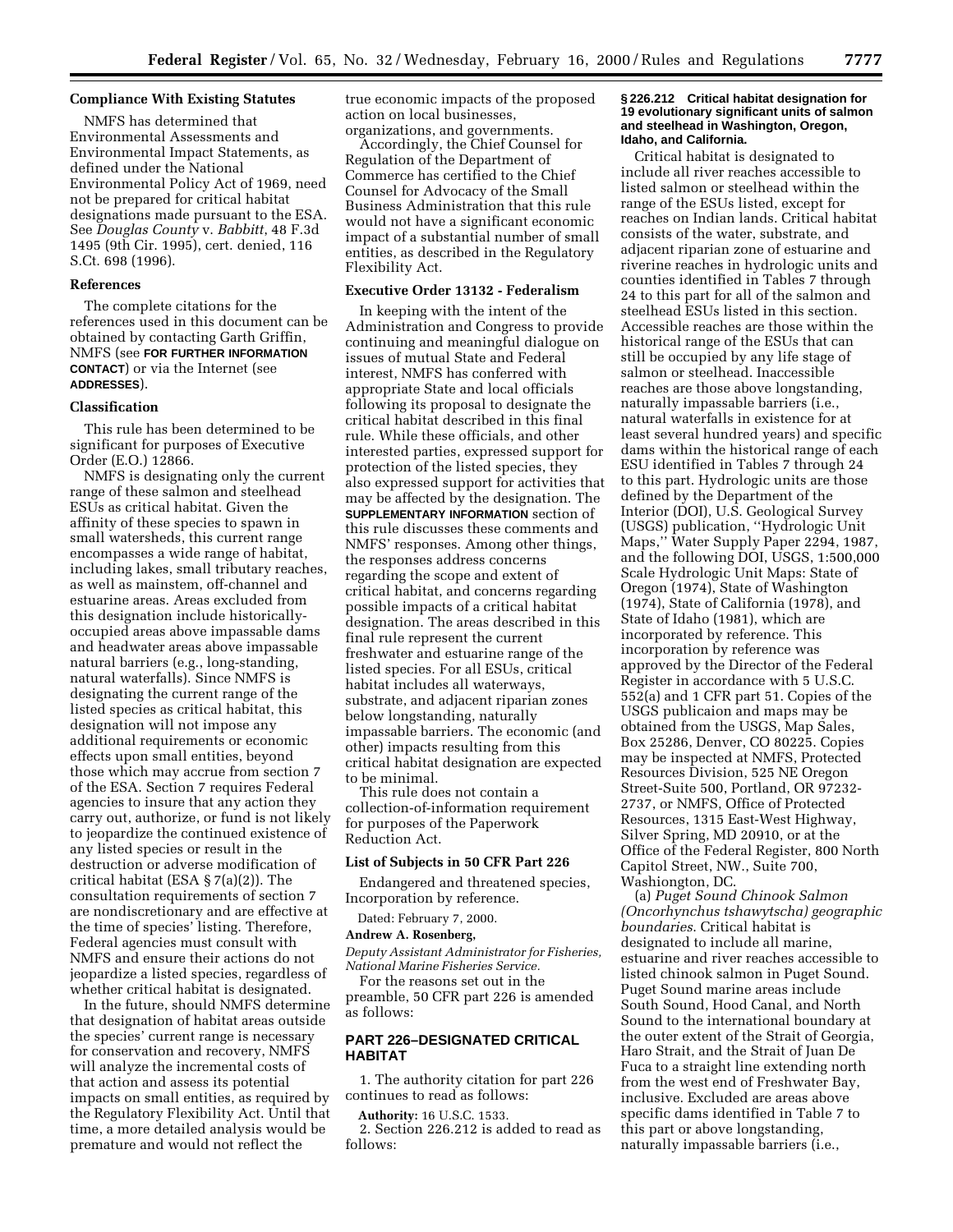natural waterfalls in existence for at least several hundred years).

(b) *Lower Columbia River Chinook Salmon (Oncorhynchus tshawytscha) geographic boundaries*. Critical habitat is designated to include all river reaches accessible to listed chinook salmon in Columbia River tributaries between the Grays and White Salmon Rivers in Washington and the Willamette and Hood Rivers in Oregon, inclusive. Also included are river reaches and estuarine areas in the Columbia River from a straight line connecting the west end of the Clatsop jetty (south jetty, Oregon side) and the west end of the Peacock jetty (north jetty, Washington side) upstream to the Dalles Dam. Excluded are areas above specific dams identified in Table 8 to this part or above longstanding, naturally impassable barriers (i.e., natural waterfalls in existence for at least several hundred years).

(c) *Upper Willamette River chinook salmon (Oncorhynchus tshawytscha) geographic boundaries*. Critical habitat is designated to include all river reaches accessible to listed chinook salmon in the Clackamas River and the Willamette River and its tributaries above Willamette Falls. Also included are river reaches and estuarine areas in the Columbia River from a straight line connecting the west end of the Clatsop jetty (south jetty, Oregon side) and the west end of the Peacock jetty (north jetty, Washington side) upstream to, and including, the Willamette River in Oregon. Excluded are areas above specific dams identified in Table 9 to this part or above longstanding, naturally impassable barriers (i.e., natural waterfalls in existence for at least several hundred years).

(d) *Upper Columbia River Spring-run Chinook salmon (Oncorhynchus tshawytscha) geographic boundaries*. Critical habitat is designated to include all river reaches accessible to listed chinook salmon in Columbia River tributaries upstream of the Rock Island Dam and downstream of Chief Joseph Dam in Washington, excluding the Okanogan River. Also included are river reaches and estuarine areas in the Columbia River from a straight line connecting the west end of the Clatsop jetty (south jetty, Oregon side) and the west end of the Peacock jetty (north jetty, Washington side) upstream to Chief Joseph Dam in Washington. Excluded are areas above specific dams identified in Table 10 to this part or above longstanding, naturally impassable barriers (i.e., natural waterfalls in existence for at least several hundred years).

(e) *Central Valley Spring-run chinook salmon (Oncorhynchus tshawytscha) geographic boundaries*. Critical habitat is designated to include all river reaches accessible to listed chinook salmon in the Sacramento River and its tributaries in California. Also included are river reaches and estuarine areas of the Sacramento-San Joaquin Delta, all waters from Chipps Island westward to Carquinez Bridge, including Honker Bay, Grizzly Bay, Suisun Bay, and Carquinez Strait, all waters of San Pablo Bay westward of the Carquinez Bridge, and all waters of San Francisco Bay (north of the San Francisco/Oakland Bay Bridge) from San Pablo Bay to the Golden Gate Bridge. Excluded are areas above specific dams identified in Table 11 to this part or above longstanding, naturally impassable barriers (i.e., natural waterfalls in existence for at least several hundred years).

(f) *California Coastal Chinook Salmon (Oncorhynchus tshawytscha) geographic boundaries*. Critical habitat is designated to include all river reaches and estuarine areas accessible to listed chinook salmon from Redwood Creek (Humboldt County, California) to the Russian River (Sonoma County, California), inclusive. Excluded are areas above specific dams identified in Table 12 to this part or above longstanding, naturally impassable barriers (i.e., natural waterfalls in existence for at least several hundred years).

(g) *Hood Canal Summer-run Chum Salmon (Oncorhynchus keta) geographic boundaries*. Critical habitat is designated to include all river reaches accessible to listed chum salmon (including estuarine areas and tributaries) draining into Hood Canal as well as Olympic Peninsula rivers between and including Hood Canal and Dungeness Bay, Washington. Also included are estuarine/marine areas of Hood Canal, Admiralty Inlet, and the Straits of Juan De Fuca to the international boundary and as far west as a straight line extending north from Dungeness Bay. Excluded are areas above specific dams identified in Table 13 to this part or above longstanding, naturally impassable barriers (i.e., natural waterfalls in existence for at least several hundred years).

(h) *Columbia River Chum Salmon (Oncorhynchus keta) geographic boundaries*. Critical habitat is designated to include all river reaches accessible to listed chum salmon (including estuarine areas and tributaries) in the Columbia River downstream from Bonneville Dam, excluding Oregon tributaries upstream of Milton Creek at river km 144 near the

town of St. Helens. Excluded are areas above specific dams identified in Table 14 to this part or above longstanding, naturally impassable barriers (i.e., natural waterfalls in existence for at least several hundred years).

(i) *Ozette Lake Sockeye Salmon (Oncorhynchus nerka) geographic boundaries*. Critical habitat is designated to include all lake areas and river reaches accessible to listed sockeye salmon in Ozette Lake, located in Clallam County, Washington. Excluded are areas above longstanding, naturally impassable barriers (i.e., natural waterfalls in existence for at least several hundred years).

(j) *Oregon Coast coho salmon (Oncorhynchus kisutch) geographic boundaries*. Critical habitat is designated to include all river reaches and estuarine areas accessible to listed coho salmon from coastal streams south of the Columbia River and north of Cape Blanco, Oregon. Excluded are areas above specific dams identified in Table 15 to this part or above longstanding, naturally impassable barriers (i.e., natural waterfalls in existence for at least several hundred years).

(k) *Southern California steelhead (Oncorhynchus mykiss) geographic boundaries*. Critical habitat is designated to include all river reaches and estuarine areas accessible to listed steelhead in coastal river basins from the Santa Maria River to Malibu Creek, California (inclusive). Excluded are areas above specific dams identified in Table 16 to this part or above longstanding, naturally impassable barriers (i.e., natural waterfalls in existence for at least several hundred years).

(l) *South-Central California Coast steelhead (Oncorhynchus mykiss) geographic boundaries*. Critical habitat is designated to include all river reaches and estuarine areas accessible to listed steelhead in coastal river basins from the Pajaro River (inclusive) to, but not including, the Santa Maria River, California. Excluded are areas above specific dams identified in Table 17 to this part or above longstanding, naturally impassable barriers (i.e., natural waterfalls in existence for at least several hundred years).

(m) *Central California Coast steelhead (Oncorhynchus mykiss) geographic boundaries*. Critical habitat is designated to include all river reaches and estuarine areas accessible to listed steelhead in coastal river basins from the Russian River to Aptos Creek, California (inclusive), and the drainages of San Francisco and San Pablo Bays. Also included are all waters of San Pablo Bay westward of the Carquinez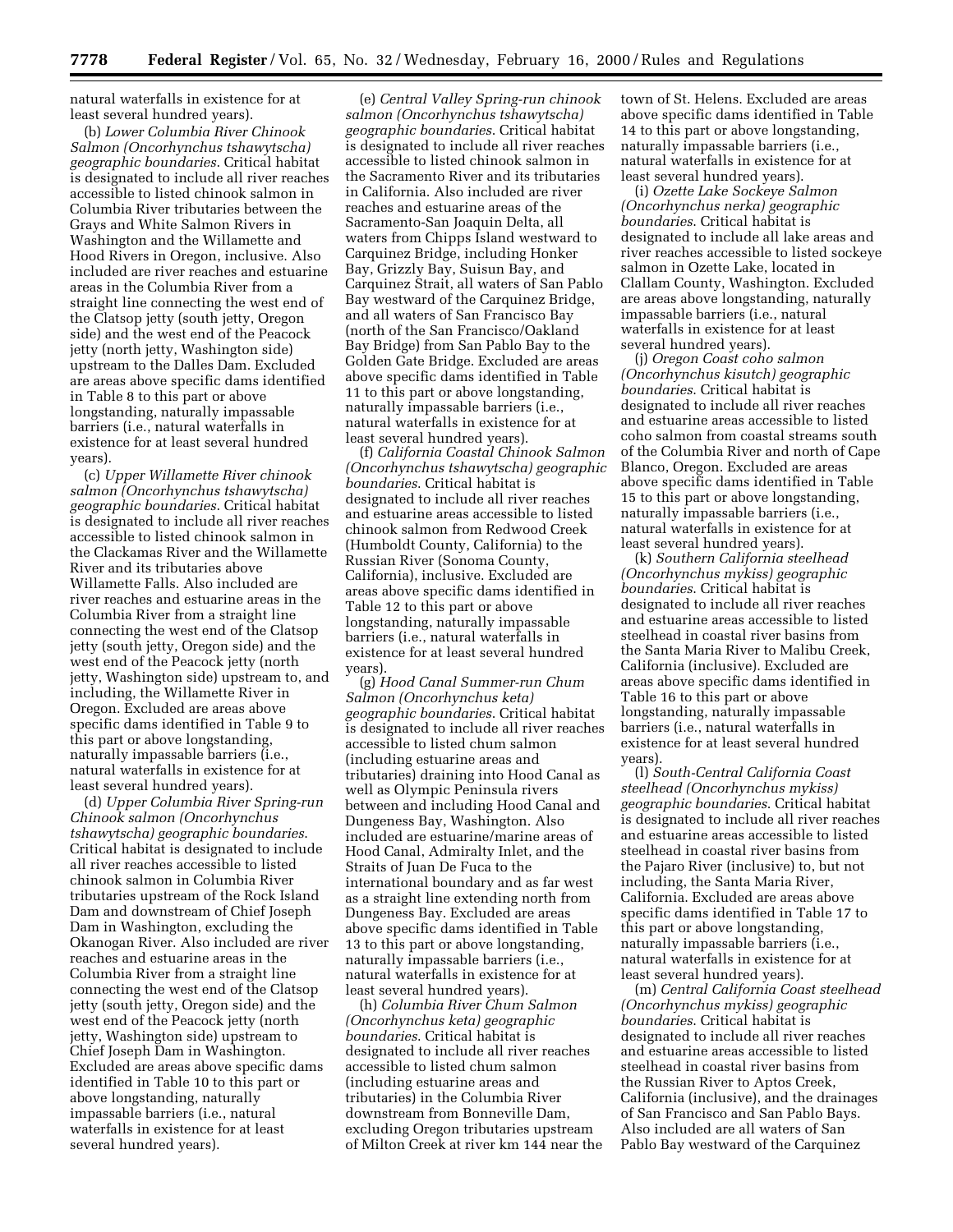Bridge and all waters of San Francisco Bay from San Pablo Bay to the Golden Gate Bridge. Excluded is the Sacramento-San Joaquin River Basin of the California Central Valley as well as areas above specific dams identified in Table 18 to this part or above longstanding, naturally impassable barriers (i.e., natural waterfalls in existence for at least several hundred years).

(n) *Central Valley steelhead (Oncorhynchus mykiss) geographic boundaries*. Critical habitat is designated to include all river reaches accessible to listed steelhead in the Sacramento and San Joaquin Rivers and their tributaries in California. Also included are river reaches and estuarine areas of the Sacramento-San Joaquin Delta, all waters from Chipps Island westward to Carquinez Bridge, including Honker Bay, Grizzly Bay, Suisun Bay, and Carquinez Strait, all waters of San Pablo Bay westward of the Carquinez Bridge, and all waters of San Francisco Bay (north of the San Francisco/Oakland Bay Bridge) from San Pablo Bay to the Golden Gate Bridge. Excluded are areas of the San Joaquin River upstream of the Merced River confluence and areas above specific dams identified in Table 19 to this part or above longstanding, naturally impassable barriers (i.e., natural waterfalls in existence for at least several hundred years).

(o) *Upper Columbia River steelhead (Oncorhynchus mykiss) geographic boundaries*. Critical habitat is designated to include all river reaches accessible to listed steelhead in Columbia River tributaries upstream of the Yakima River, Washington, and downstream of Chief Joseph Dam. Also included are river reaches and estuarine areas in the Columbia River from a straight line connecting the west end of the Clatsop jetty (south jetty, Oregon

side) and the west end of the Peacock jetty (north jetty, Washington side) upstream to Chief Joseph Dam in Washington. Excluded are areas above specific dams identified in Table 20 to this part or above longstanding, naturally impassable barriers (i.e., natural waterfalls in existence for at least several hundred years).

(p) *Snake River Basin steelhead (Oncorhynchus mykiss) geographic boundaries*. Critical habitat is designated to include all river reaches accessible to listed steelhead in the Snake River and its tributaries in Idaho, Oregon, and Washington. Also included are river reaches and estuarine areas in the Columbia River from a straight line connecting the west end of the Clatsop jetty (south jetty, Oregon side) and the west end of the Peacock jetty (north jetty, Washington side) upstream to the confluence with the Snake River. Excluded are areas above specific dams identified in Table 21 to this part or above longstanding, naturally impassable barriers (i.e., Napias Creek Falls and other natural waterfalls in existence for at least several hundred years).

(q) *Lower Columbia River steelhead (Oncorhynchus mykiss) geographic boundaries*. Critical habitat is designated to include all river reaches accessible to listed steelhead in Columbia River tributaries between the Cowlitz and Wind Rivers in Washington and the Willamette and Hood Rivers in Oregon, inclusive. Also included are river reaches and estuarine areas in the Columbia River from a straight line connecting the west end of the Clatsop jetty (south jetty, Oregon side) and the west end of the Peacock jetty (north jetty, Washington side) upstream to the Hood River in Oregon. Excluded are areas above specific dams identified in Table 22 to this part or above longstanding, naturally impassable

barriers (i.e., natural waterfalls in existence for at least several hundred years).

(r) *Upper Willamette River steelhead (Oncorhynchus mykiss) geographic boundaries*. Critical habitat is designated to include all river reaches accessible to listed steelhead in the Willamette River and its tributaries above Willamette Falls upstream to, and including, the Calapooia River. Also included are river reaches and estuarine areas in the Columbia River from a straight line connecting the west end of the Clatsop jetty (south jetty, Oregon side) and the west end of the Peacock jetty (north jetty, Washington side) upstream to, and including, the Willamette River in Oregon. Excluded are areas above specific dams identified in Table 23 to this part or above longstanding, naturally impassable barriers (i.e., natural waterfalls in existence for at least several hundred years).

(s) *Middle Columbia River steelhead (Oncorhynchus mykiss) geographic boundaries*. Critical habitat is designated to include all river reaches accessible to listed steelhead in Columbia River tributaries (except the Snake River) between Mosier Creek in Oregon and the Yakima River in Washington (inclusive). Also included are river reaches and estuarine areas in the Columbia River from a straight line connecting the west end of the Clatsop jetty (south jetty, Oregon side) and the west end of the Peacock jetty (north jetty, Washington side) upstream to the Yakima River in Washington. Excluded are areas above specific dams identified in Table 24 to this part or above longstanding, naturally impassable barriers (i.e., natural waterfalls in existence for at least several hundred years).

3. Tables 7 through 24 are added to part 226 to read as follows:

Table 7 to Part 226—Hydrologic Units and Counties Containing Critical Habitat for Puget Sound Chinook Salmon, and Dams/Reservoirs Representing the Upstream Extent of Critical Habitat.

| Hydrologic Unit name | Hydrologic<br>Unit number | Counties <sup>1</sup> within Hydrologic Unit and<br>within range of ESU | Dams/Reservoirs     |
|----------------------|---------------------------|-------------------------------------------------------------------------|---------------------|
|                      | 17110002                  | Skagit (WA), Whatcom (WA)                                               |                     |
|                      | 17110003                  |                                                                         |                     |
|                      | 17110004                  | Skaqit (WA), Whatcom (WA)                                               |                     |
|                      | 17110005                  | Skagit (WA), Whatcom (WA)                                               |                     |
|                      | 17110006                  | Snohomish (WA), Skagit (WA)                                             |                     |
|                      | 17110007                  | Skagit (WA), Snohomish (WA)                                             |                     |
|                      | 17110008                  | Snohomish (WA), Skagit (WA)                                             |                     |
|                      | 17110009                  | King (WA), Snohomish (WA)                                               |                     |
|                      | 17110010                  | King (WA), Snohomish (WA)                                               | Tolt Dam            |
|                      | 17110011                  |                                                                         |                     |
|                      | 17110012                  | King (WA), Snohomish (WA)                                               | Landsburg Diversion |
|                      | 17110013                  |                                                                         |                     |
|                      | 17110014                  |                                                                         |                     |
|                      |                           | 17110015   Pierce (WA), Thurston (WA)    Alder Dam                      |                     |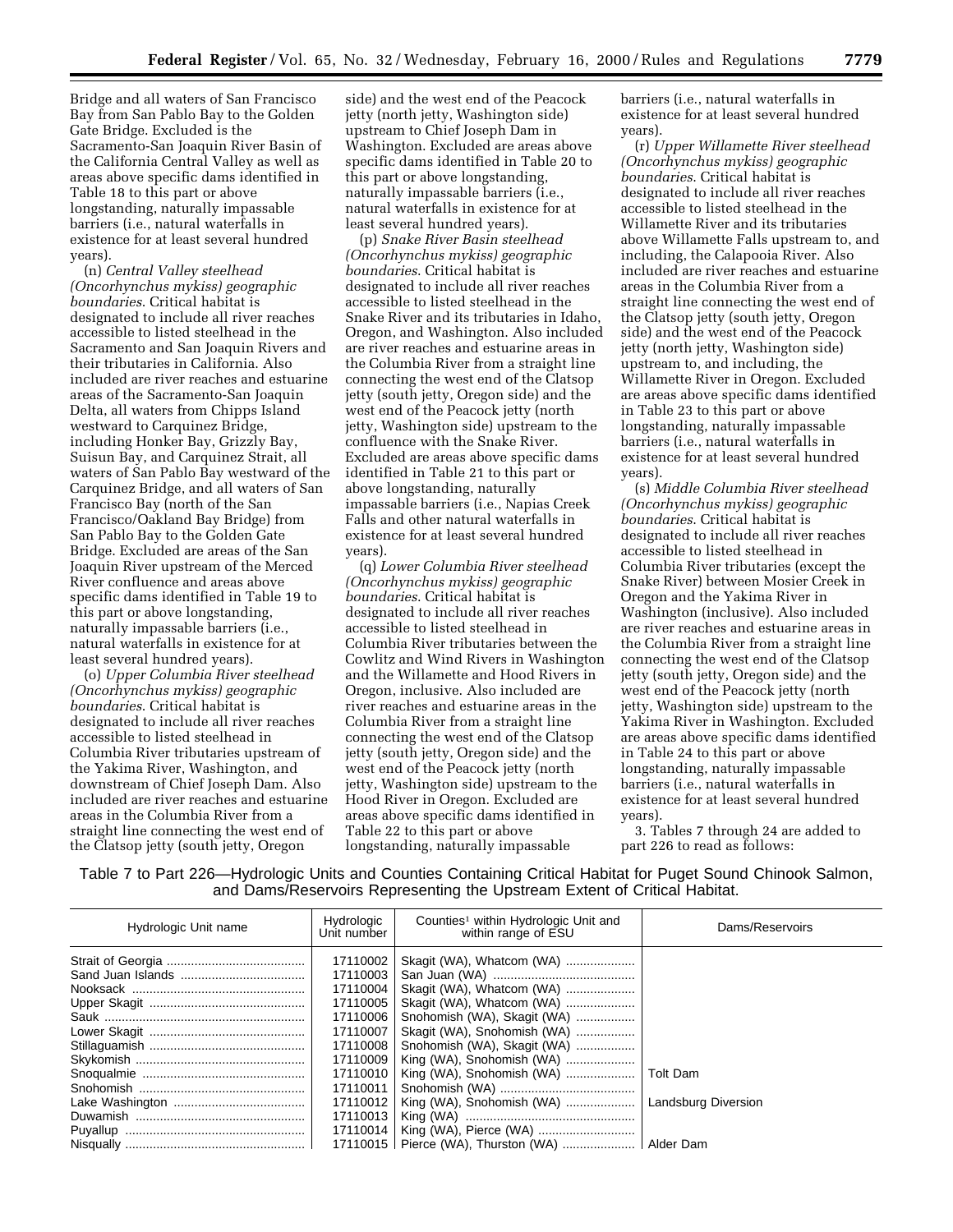Table 7 to Part 226—Hydrologic Units and Counties Containing Critical Habitat for Puget Sound Chinook Salmon, and Dams/Reservoirs Representing the Upstream Extent of Critical Habitat.—Continued

| Hydrologic Unit name | Hydrologic<br>Unit number | Counties <sup>1</sup> within Hydrologic Unit and<br>within range of ESU                                                            | Dams/Reservoirs |
|----------------------|---------------------------|------------------------------------------------------------------------------------------------------------------------------------|-----------------|
|                      | 17110016<br>17110017      | Lewis (WA), Thurston (WA)<br>Grays Harbor (WA), Jefferson (WA),<br>Mason (WA).                                                     |                 |
|                      | 17110018                  | Clallam (WA), Jefferson (WA), Kitsap<br>(WA), Mason (WA).                                                                          |                 |
|                      | 17110019                  | Island (WA), Jefferson (WA), King (WA),<br>Kitsap (WA), Mason (WA), Pierce<br>(WA), Skagit (WA), Snohomish (WA),<br>Thurston (WA). |                 |
|                      | 17110020                  | Clallam (WA), Jefferson (WA)                                                                                                       | Elwha Dam       |

1Some counties have very limited overlap with estuarine, riverine, and riparian habitats identified as critical habitat for this ESU. Consult USGS hydrologic unit maps (available from USGS) to determine specific county and basin boundaries.

Table 8 to Part 226 —Hydrologic Units and Counties Containing Critical Habitat for Lower Columbia River Chinook Salmon, and Dams/Reservoirs Representing the Upstream Extent of Critical Habitat

| Hydrologic Unit name      | Hydrologic<br>Unit number | Counties <sup>1</sup> within Hydrologic Unit and<br>within range of ESU                     | Dams/Reservoirs            |
|---------------------------|---------------------------|---------------------------------------------------------------------------------------------|----------------------------|
|                           | 17070105                  | Hood River (OR), Klickitat<br>(WA).<br>Skamania (WA), Wasco (OR).                           | Condit Dam, The Dalles Dam |
| Lower Columbia-Sandy      | 17080001                  | Clackamas (OR), Clark (WA), Multnomah  <br>(OR), Skamania (WA).                             | Bull Run Dam 2             |
|                           | 17080002                  | Clark (WA), Cowlitz (WA), Skamania<br>(WA).                                                 | Merwin Dam                 |
| Lower Columbia-Clatskanie | 17080003                  | Clatsop (OR), Columbia (OR), Cowlitz<br>(WA), Lewis (WA), Skamania (WA),<br>Wahkiakum (WA). |                            |
|                           | 17080004                  | Lewis (WA), Pierce (WA), Skamania<br>(WA), Yakima (WA).                                     |                            |
|                           | 17080005                  | Cowlitz (WA), Lewis (WA), Skamania<br>(WA).                                                 |                            |
|                           | 17080006                  | Clatsop (OR), Pacific (WA), Wahkiakum<br>(WA).                                              |                            |
|                           | 17090011                  | Clackamas (OR), Marion (OR)                                                                 |                            |
| Lower Willamette          | 17090012                  | Clackamas (OR), Columbia (OR), Mult-<br>nomah (OR), Washington (OR).                        |                            |

1Some counties have very limited overlap with estuarine, riverine, and riparian habitats identified as critical habitat for this ESU. Consult USGS hydrologic unit maps (available from USGS) to determine specific county and basin boundaries.

Table 9 to Part 226 —Hydrologic Units and Counties Containing Critical Habitat for Upper Willamette River Chinook Salmon, and Dams/Reservoirs Representing the Upstream Extent of Critical Habitat.

| Hydrologic Unit name      | Hydrologic<br>Unit number | Counties <sup>1</sup> within Hydrologic Unit and<br>within range of ESU                                 | Dams/Reservoirs               |
|---------------------------|---------------------------|---------------------------------------------------------------------------------------------------------|-------------------------------|
| Lower Columbia-Sandy      | 17080001                  |                                                                                                         |                               |
| Lower Columbia-Clatskanie | 17080003                  | Clatsop (OR), Columbia (OR), Cowlitz<br>(WA), Wahkiakum (WA).                                           |                               |
|                           | 17080006                  | Clatsop (OR), Pacific (WA), Wahkiakum<br>(WA).                                                          |                               |
|                           | 17090001                  |                                                                                                         |                               |
|                           | 17090002                  |                                                                                                         | Cottage Grove Dam, Dorena Dam |
|                           | 17090003                  | Benton (OR), Lane (OR), Lincoln (OR),<br>Linn (OR), Polk (OR).                                          | Fern Ridge Dam                |
|                           | 17090004                  |                                                                                                         | <b>Blue River Dam</b>         |
|                           | 17090005                  | Clackamas (OR), Linn (OR) Marion (OR)                                                                   | Big Cliff Dam                 |
|                           | 17090006                  |                                                                                                         | Green Peter Dam               |
|                           | 17090007                  | Clackamas (OR), Marion (OR), Polk<br>(OR), Washington (OR), Yamhill (OR).                               |                               |
|                           | 17090008                  | Lincoln (OR), Polk (OR), Tillamook (OR),<br>Yamhill (OR).                                               |                               |
|                           | 17090009                  | Clackamas (OR), Marion (OR)                                                                             |                               |
|                           | 17090010                  | Clackamas (OR), Columbia (OR), Mult-<br>nomah (OR), Tillamook (OR), Wash-<br>ington (OR), Yamhill (OR). |                               |
|                           |                           | 17090011   Clackamas (OR), Marion (OR)                                                                  |                               |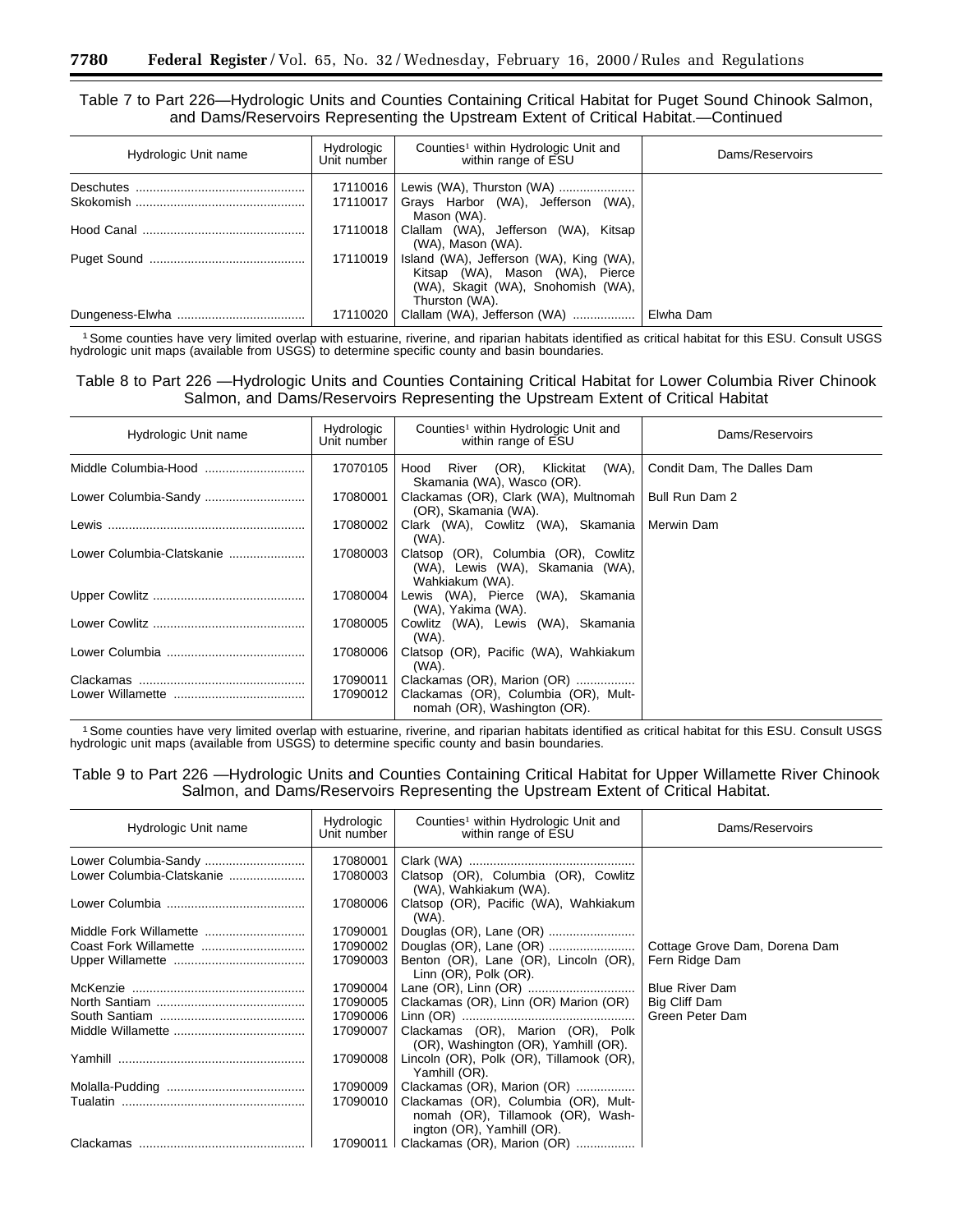Table 9 to Part 226 —Hydrologic Units and Counties Containing Critical Habitat for Upper Willamette River Chinook Salmon, and Dams/Reservoirs Representing the Upstream Extent of Critical Habitat.—Continued

| Hydrologic Unit name | Hydrologic<br>Unit number | Counties <sup>1</sup> within Hydrologic Unit and<br>within range of ESU | Dams/Reservoirs |
|----------------------|---------------------------|-------------------------------------------------------------------------|-----------------|
| Lower Willamette     | 17090012丨                 | Clackamas (OR), Columbia (OR), Mult-<br>nomah (OR).                     |                 |

1Some counties have very limited overlap with estuarine, riverine, and riparian habitats identified as critical habitat for this ESU. Consult USGS hydrologic unit maps (available from USGS) to determine specific county and basin boundaries.

# Table 10 to Part 226—Hydrologic Units and Counties Containing Critical Habitat for Upper Columbia River Springrun Chinook Salmon, and Dams/Reservoirs Representing the Upstream Extent of Critical Habitat.

| Hydrologic Unit name         | Hydrologic<br>Unit number | Counties <sup>1</sup> within Hydrologic Unit and<br>within range of ESU                                      | Dams/Reservoirs |
|------------------------------|---------------------------|--------------------------------------------------------------------------------------------------------------|-----------------|
|                              | 17020005                  | Chelan (WA), Douglas (WA), Okanogan<br>(WA).                                                                 | Chief Joseph    |
|                              | 17020007                  |                                                                                                              |                 |
|                              | 17020008                  |                                                                                                              |                 |
| Upper Columbia-Entiat        | 17020010                  | Chelan (WA), Douglas (WA), Grant (WA),<br>Kittitas (WA).                                                     |                 |
|                              | 17020011                  |                                                                                                              |                 |
| Upper Columbia-Priest Rapids | 17020016                  | Benton (WA), Grant (WA), Franklin (WA),<br>Kittitas (WA), Yakima (WA).                                       |                 |
| Middle Columbia-Lake Wallula | 17070101                  | Benton (WA), Gilliam (OR), Klickitat<br>(WA), Morrow (OR), Sherman (OR),<br>Umatilla (OR), Walla Walla (WA). |                 |
| Middle Columbia-Hood         | 17070105                  | Hood River (OR), Klickitat (WA), Sher-<br>man (OR), Skamania (WA), Wasco<br>$(OR)$ .                         |                 |
|                              | 17080001                  | Clark (WA), Multnomah (OR), Skamania<br>(WA).                                                                |                 |
| Lower Columbia-Clatskanie    | 17080003                  | Clatsop (OR), Columbia (OR), Cowlitz<br>(WA), Wahkiakum (WA).                                                |                 |
|                              | 17080006                  | Clatsop (OR), Pacific (WA), Wahkiakum<br>(WA).                                                               |                 |
|                              | 17090012                  | Columbia (OR), Multnomah (OR)                                                                                |                 |

1Some counties have very limited overlap with estuarine, riverine, and riparian habitats identified as critical habitat for this ESU. Consult USGS hydrologic unit maps (available from USGS) to determine specific county and basin boundaries.

# Table 11 to Part 226—Hydrologic Units and Counties Containing Critical Habitat for Central Valley California Springrun Chinook Salmon, and Dams/Reservoirs Representing the Upstream Extent of Critical Habitat.

| Hydrologic Unit name                                        | Hydrologic<br>Unit number        | Counties <sup>1</sup> within Hydrologic Unit and<br>within range of ESU                                   | Dams/Reservoirs              |
|-------------------------------------------------------------|----------------------------------|-----------------------------------------------------------------------------------------------------------|------------------------------|
| Sacramento-Lower Cow-Lower Clear<br>Sacramento-Lower Thomes | 18020101<br>18020102<br>18020103 | Shasta (CA), Tehama (CA)<br>Shasta (CA), Tehama (CA)<br>Butte (CA), Glenn (CA), Tehama (CA)               | <b>Black Butte Dam</b>       |
| Sacramento-Stone Corral                                     | 18020104                         | Butte (CA), Colusa (CA), Glenn (CA),<br>Sutter (CA), Yolo (CA).                                           |                              |
|                                                             | 18020105                         | Butte (CA), Colusa (CA), Glenn (CA),<br>Sutter (CA).                                                      | Centerville Dam              |
|                                                             | 18020106<br>18020107             | Butte (CA), Sutter (CA), Yuba (CA)                                                                        | Oroville Dam                 |
|                                                             | 18020108<br>18020109             | Placer (CA), Sutter (CA), Yuba (CA)<br>Sacramento (CA), Solano (CA), Sutter                               | Camp Far West Dam            |
|                                                             | 18020112                         | (CA), Placer (CA), Yolo (CA).                                                                             | Keswick Dam, Whiskeytown Dam |
| Upper Elder-Upper Thomes                                    | 18020114<br>18020118             | Shasta (CA), Tehama (CA)                                                                                  |                              |
|                                                             | 18020119<br>18020120             | Butte (CA), Shasta (CA), Tehama (CA)                                                                      |                              |
|                                                             | 18020125<br>18050001             | Contra Costa (CA), Napa (CA), Solano<br>(CA).                                                             | Englebright Dam              |
|                                                             | 18050002                         | Alameda (CA), Contra Costa (CA), Marin<br>(CA), Napa (CA), San Mateo (CA), So-<br>lano (CA), Sonoma (CA). |                              |
|                                                             | 18050004                         | Alameda (CA), Contra Costa (CA), Marin<br>(CA), San Francisco (CA), San Mateo<br>$(CA)$ .                 |                              |

1Some counties have very limited overlap with estuarine, riverine, and riparian habitats identified as critical habitat for this ESU. Consult USGS hydrologic unit maps (available from USGS) to determine specific county and basin boundaries.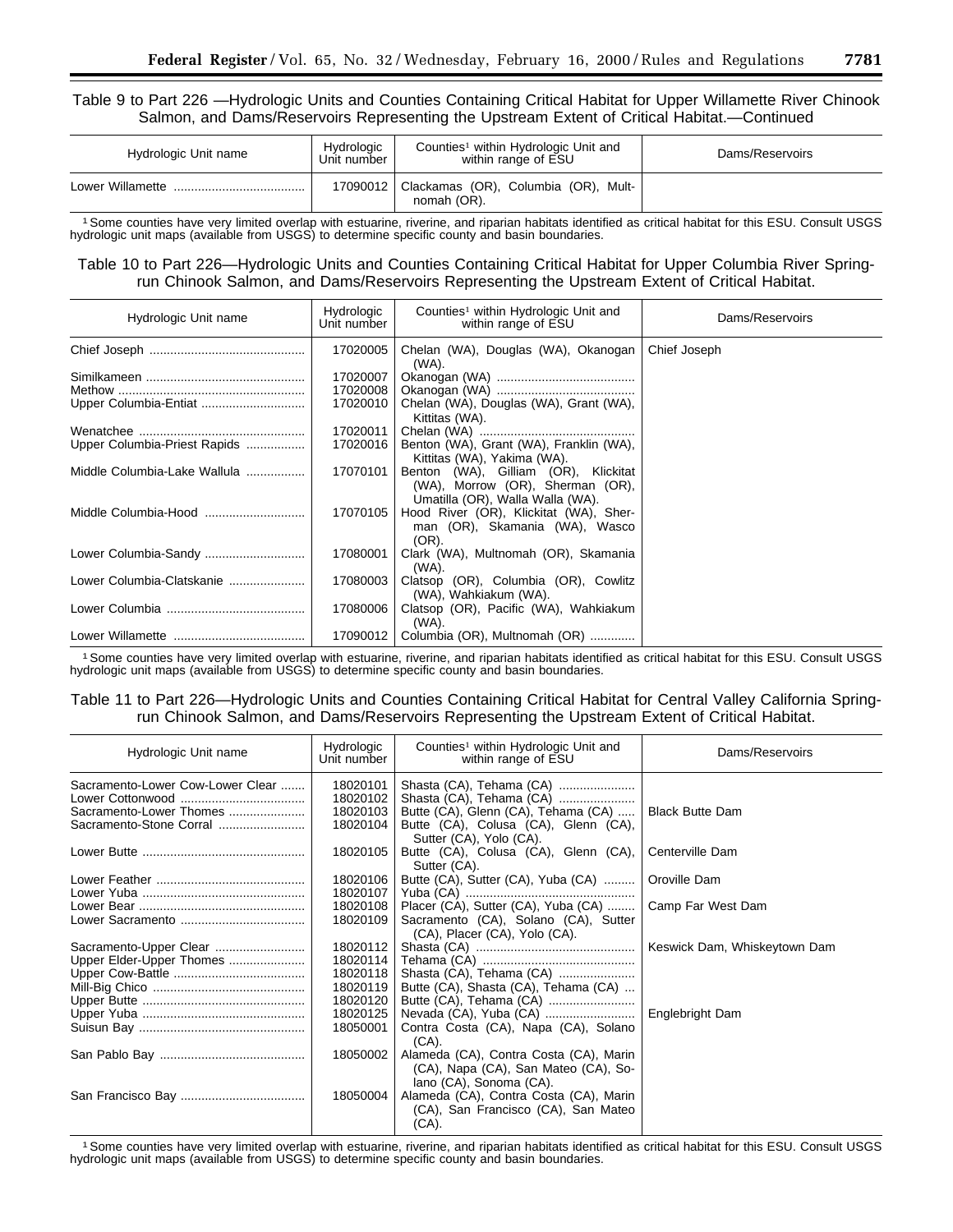Table 12 to Part 226 —Hydrologic Units and Counties Containing Critical Habitat for California Coastal Chinook Salmon, and Dams/Reservoirs Representing the Upstream Extent of Critical Habitat.

| Hydrologic Unit name | Hydrologic<br>Unit number | Counties <sup>1</sup> within Hydrologic Unit and<br>within range of ESU                | Dams/Reservoirs              |
|----------------------|---------------------------|----------------------------------------------------------------------------------------|------------------------------|
|                      | 18010102<br>18010103      | Humboldt (CA), Trinity (CA)<br>Glenn (CA), Lake (CA), Mendocino (CA),<br>Trinity (CA). | Scott Dam                    |
|                      |                           | 18010104   Humboldt (CA), Mendocino (CA), Trinity<br>$(CA)$ .                          |                              |
|                      | 18010105                  | Humboldt (CA), Mendocino (CA)                                                          |                              |
|                      | 18010106                  | Humboldt (CA), Mendocino (CA)                                                          |                              |
|                      | 18010107                  | Humboldt (CA), Mendocino (CA)                                                          |                              |
|                      | 18010108                  |                                                                                        |                              |
|                      | 18010109                  | Mendocino (CA), Sonoma (CA)                                                            |                              |
| Russian              | 18010110                  | Mendocino (CA), Sonoma (CA)                                                            | Coyote Dam, Warm Springs Dam |
| Bodega Bay           | 18010111                  |                                                                                        |                              |

1Some counties have very limited overlap with estuarine, riverine, and riparian habitats identified as critical habitat for this ESU. Consult USGS hydrologic unit maps (available from USGS) to determine specific county and basin boundaries.

Table 13 to part 226—Hydrologic Units and Counties Containing Critical Habitat for Hood Canal Summer-run Chum Salmon, and Dams/Reservoirs Representing the Upstream Extent of Critical Habitat.

| Hydrologic Unit name | Hydrologic<br>Unit number | Counties <sup>1</sup> within Hydrologic Unit and<br>within range of ESU                        | Dams/Reservoirs |
|----------------------|---------------------------|------------------------------------------------------------------------------------------------|-----------------|
|                      |                           | 17110018   Clallam (WA), Jefferson (WA), Kitsap<br>(WA), Mason (WA).                           | Cushman Dam     |
|                      |                           | 17110019   Island (WA), Jefferson (WA), Kitsap (WA)<br>17110020   Clallam (WA), Jefferson (WA) |                 |

1Some counties have very limited overlap with estuarine, riverine, or riparian habitats identified as critical habitat for this ESU. Consult USGS hydrologic unit maps (available from USGS) to determine specific county and basin boundaries.

Table 14 to part 226—Hydrologic Units and Counties Containing Critical Habitat for Columbia River Chum Salmon, and Dams/Reservoirs Representing the Upstream Extent of Critical Habitat.

| Hydrologic Unit name        | Hydrologic<br>Unit number | Counties <sup>1</sup> within Hydrologic Unit and<br>within range of ESU                     | Dams/Reservoirs       |
|-----------------------------|---------------------------|---------------------------------------------------------------------------------------------|-----------------------|
| Lower Columbia - Sandy      | 17080001                  | Clark (WA), Skamania (WA), Multnomah<br>(OR).                                               | <b>Bonneville Dam</b> |
| Lewis                       | 17080002                  | Cowlitz (WA), Clark (WA), Skamania<br>(WA).                                                 | Merwin Dam            |
| Lower Columbia - Clatskanie | 17080003                  | Wahkiakum (WA), Lewis (WA), Cowlitz<br>(WA), Skamania (WA), Clatsop (OR),<br>Columbia (OR). |                       |
| Lower Cowlitz               | 17080005                  | Cowlitz (WA), Lewis (WA), Skamania<br>(WA).                                                 |                       |
|                             | 17080006                  | Pacific (WA), Wahkiakum (WA), Lewis<br>(WA), Clatsop (OR).                                  |                       |
| Lower Willamette            | 17090012                  | Columbia (OR), Multnomah (OR), Wash-<br>ington (OR).                                        |                       |

1Some counties have very limited overlap with estuarine, riverine, or riparian habitats identified as critical habitat for this ESU. Consult USGS hydrologic unit maps (available from USGS) to determine specific county and basin boundaries.

# Table 15 to part 226—Hydrologic Units and Counties Containing Critical Habitat for Oregon Coast Coho Salmon, and Dams/Reservoirs Representing the Upstream Extent of Critical Habitat

| Hydrologic Unit name  | Hydrologic<br>Unit number | Counties <sup>1</sup> within Hydrologic Unit and<br>within the range of ESUx                     | Dams/Reservoirs |
|-----------------------|---------------------------|--------------------------------------------------------------------------------------------------|-----------------|
| Necanicum<br>Nehalem  | 17100201<br>17100202      | Clatsop (OR), Tillamook (OR)<br>Clatsop (OR), Columbia (OR), Tillamook<br>(OR), Washington (OR). |                 |
| Wilson-Trask-Nestucca | 17100203                  | Lincoln (OR), Polk (OR), Tillamook (OR),<br>Washington (OR), Yamhill (OR).                       | McGuire Dam     |
|                       | 17100204                  | Benton (OR), Lincoln (OR), Polk (OR),<br>Tillamook (OR).                                         |                 |
|                       | 17100205                  | Benton (OR), Lane (OR), Lincoln (OR)                                                             |                 |
| Siuslaw<br>Siltcoos   | 17100206<br>17100207      | Benton (OR), Douglas (OR), Lane (OR)<br>Douglas (OR), Lane (OR)                                  |                 |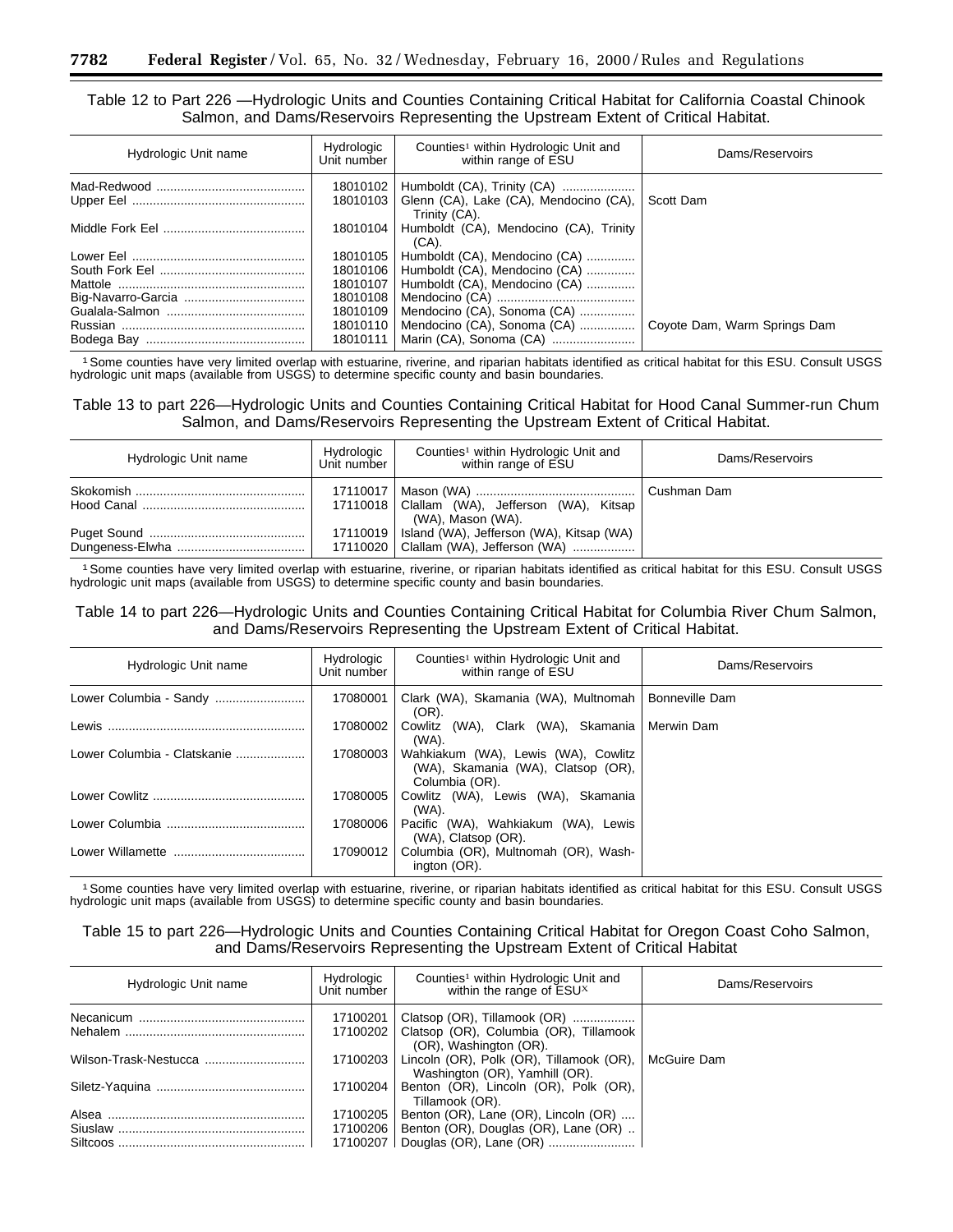Table 15 to part 226—Hydrologic Units and Counties Containing Critical Habitat for Oregon Coast Coho Salmon, and Dams/Reservoirs Representing the Upstream Extent of Critical Habitat—Continued

| Hydrologic Unit name | Hydrologic<br>Unit number | Counties <sup>1</sup> within Hydrologic Unit and<br>within the range of ESU <sup>X</sup>        | Dams/Reservoirs                                                                                      |
|----------------------|---------------------------|-------------------------------------------------------------------------------------------------|------------------------------------------------------------------------------------------------------|
|                      |                           | 17100301   Douglas (OR), Lane (OR)<br>17100302   Coos (OR), Douglas (OR), Josephine<br>$(OR)$ . | Cooper Creek Dam, Soda Springs Dam<br>Ben Irving Dam, Galesville Dam, Win<br><b>Walker Reservoir</b> |
|                      |                           | 17100303   Coos (OR), Douglas (OR), Lane (OR)<br>17100305   Coos (OR), Curry (OR), Douglas (OR) | Lower Pony Creek Dam                                                                                 |

1Some counties have very limited overlap with estuarine, riverine, or riparian habitats identified as critical habitat for this ESU. Consult USGS hydrologic unit maps (available from USGS) to determine specific county and basin boundaries.

# Table 16 to Part 226—Hydrologic Units and Counties Containing Critical Habitat for Southern California Steelhead, and Dams/Reservoirs Representing the Upstream Extent of Critical Habitat

| Hydrologic Unit name | Hydrologic<br>Unit number | Counties <sup>1</sup> within Hydrologic Unit and<br>within range of ESU | Dams/Reservoirs         |
|----------------------|---------------------------|-------------------------------------------------------------------------|-------------------------|
|                      | 18060007                  | San Luis Obispo (CA), Santa Barbara<br>$(CA)$ .                         |                         |
|                      | 18060008                  | San Luis Obispo (CA), Santa Barbara<br>$(CA)$ .                         | Vaguero Dam             |
|                      | 18060009                  |                                                                         |                         |
|                      | 18060010                  |                                                                         | Bradbury Dam            |
|                      | 18060013                  | Santa Barbara (CA), Ventura (CA)                                        |                         |
|                      | 18070101                  | Santa Barbara (CA), Ventura (CA)                                        | Casitas Dam, Robles Dam |
|                      | 18070102                  | Los Angeles (CA), Santa Barbara (CA),<br>Ventura (CA).                  | Santa Felicia Dam       |
|                      | 18070104                  | Los Angeles $(CA)$ , Ventura $(CA)$                                     | Rindge Dam              |

1Some counties have very limited overlap with estuarine, riverine, or riparian habitats identified as critical habitat for this ESU. Consult USGS hydrologic unit maps (available from USGS) to determine specific county and basin boundaries.

Table 17 to Part 226.—Hydrologic Units and Counties Containing Critical Habitat for South-Central California Coast Steelhead, and Dams/Reservoirs Representing the Upstream Extent of Critical Habitat

| Hydrologic Unit name | Hydrologic<br>Unit number | Counties <sup>1</sup> within Hydrologic Unit and<br>within range of ESU                                               | Dams/Reservoirs                                             |
|----------------------|---------------------------|-----------------------------------------------------------------------------------------------------------------------|-------------------------------------------------------------|
|                      |                           | 18060002   Monterey (CA), San Benito (CA), Santa<br>Clara (CA), Santa Cruz (CA).                                      | Chesbro Reservoir, North Fork Pacheco<br>Reservoir          |
|                      |                           | 18060004   Monterey (CA), San Luis Obispo (CA)<br>18060005   Monterey (CA), San Benito (CA), San<br>Luis Obispo (CA). | Nacimiento Reservoir, Salinas Dam, San<br>Antonio Reservoir |
| Carmel               | 18060011                  | 18060006   Monterey (CA), San Luis Obispo (CA)<br>Monterey (CA), San Benito (CA)                                      | Lopez Dam, Whale Rock Reservoir                             |

1Some counties have very limited overlap with estuarine, riverine, or riparian habitats identified as critical habitat for this ESU. Consult USGS hydrologic unit maps (available from USGS) to determine specific county and basin boundaries.

# Table 18 to Part 226—Hydrologic Units and Counties Containing Critical Habitat for Central California Coast Steelhead, and Dams/Reservoirs Representing the Upstream Extent of Critical Habitat

| Hydrologic Unit name | Hydrologic<br>Unit number        | Counties <sup>1</sup> within Hydrologic Unit and<br>within range of ESU                                     | Dams/Reservoirs                                                                                                                                     |
|----------------------|----------------------------------|-------------------------------------------------------------------------------------------------------------|-----------------------------------------------------------------------------------------------------------------------------------------------------|
|                      | 18010110<br>18010111<br>18050001 | Mendocino (CA), Sonoma (CA)<br>Marin (CA), Sonoma (CA)<br>Contra Costa (CA), Napa (CA), Solano<br>(CA).     | Coyote Dam, Warm Springs Dam                                                                                                                        |
|                      | 18050002                         | Alameda (CA), Contra Costa (CA), Marin<br>(CA), Napa (CA), San Francisco (CA),<br>Solano (CA), Sonoma (CA). | Phoenix Dam, San Pablo Dam                                                                                                                          |
|                      | 18050003                         | Alameda (CA), San Mateo (CA), Santa<br>Clara (CA).                                                          | Almaden Reservoir, Anderson Reservoir,<br>Calero Reservoir. Guadalupe Res-<br>ervoir, Searsville Lake, Stevens Creek<br>Reservoir, Vasona Reservoir |
|                      | 18050004                         | Alameda (CA), Contra Costa (CA), San<br>Francisco (CA), San Mateo (CA),<br>Santa Clara (CA).                | Calaveras Reservoir, Chabot Dam, Crys-<br>tal Springs Reservoir, Del Valle Res-<br>ervoir, San Antonio Reservoir                                    |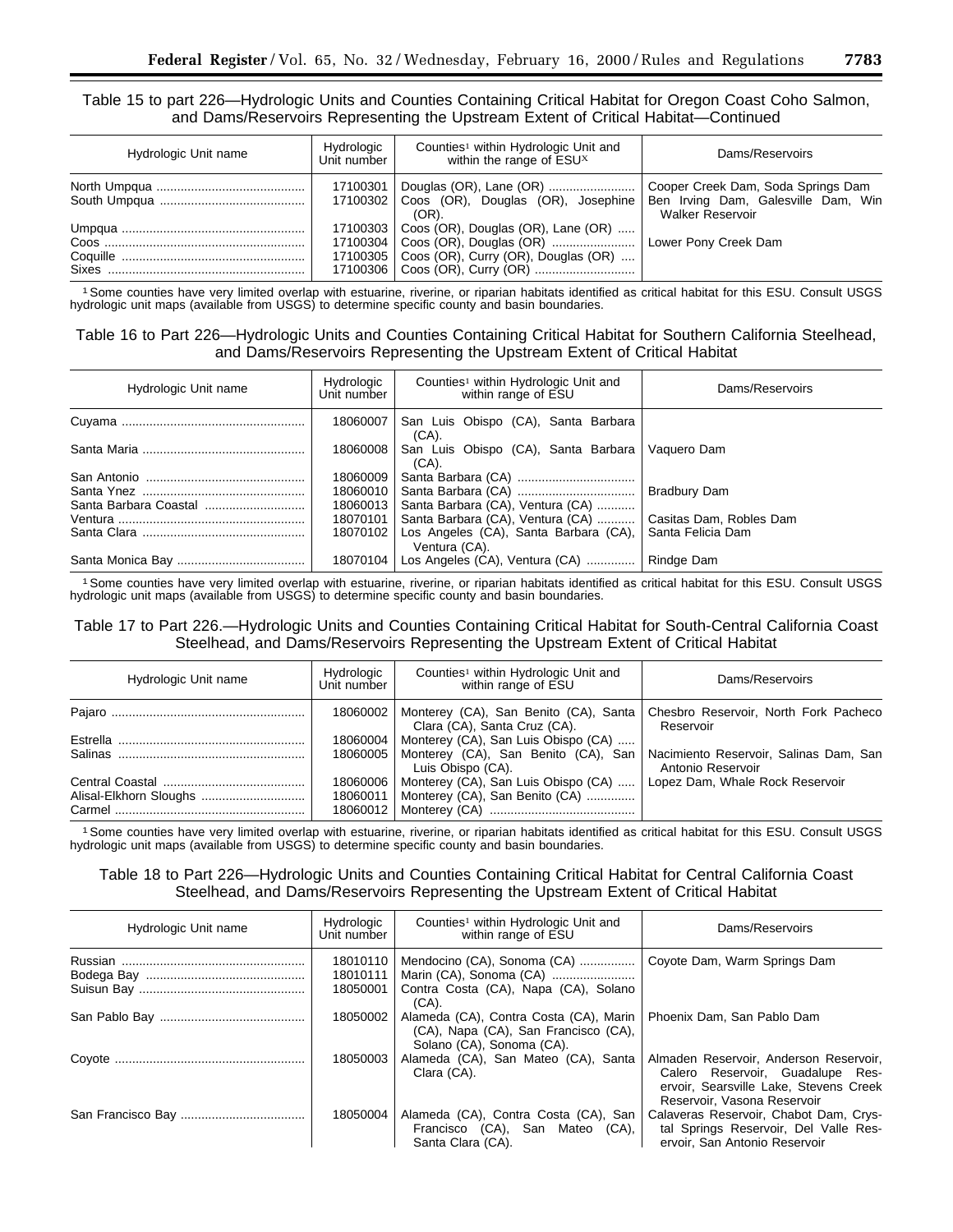# Table 18 to Part 226—Hydrologic Units and Counties Containing Critical Habitat for Central California Coast Steelhead, and Dams/Reservoirs Representing the Upstream Extent of Critical Habitat—Continued

| Hydrologic Unit name        | Hydrologic<br>Unit number | Counties <sup>1</sup> within Hydrologic Unit and<br>within range of ESU | Dams/Reservoirs                       |
|-----------------------------|---------------------------|-------------------------------------------------------------------------|---------------------------------------|
|                             |                           | 18050005   Marin (CA), Sonoma (CA)                                      | Peters Dam, Seeger Dam, Soulejule Dam |
| San Francisco Coastal South |                           |                                                                         | Pilarcitos Dam                        |
|                             |                           | 18060001   San Mateo (CA), Santa Cruz (CA)                              | Newell Dam                            |

1Some counties have very limited overlap with estuarine, riverine, or riparian habitats identified as critical habitat for this ESU. Consult USGS hydrologic unit maps (available from USGS) to determine specific county and basin boundaries.

# Table 19 to Part 226—Hydrologic Units and Counties Containing Critical Habitat for Central Valley Steelhead, and Dams/Reservoirs Representing the Upstream Extent of Critical Habitat

| Hydrologic Unit name                  | Hydrologic<br>Unit number | Counties <sup>1</sup> within Hydrologic Unit and<br>within range of ESU | Dams/Reservoirs                      |
|---------------------------------------|---------------------------|-------------------------------------------------------------------------|--------------------------------------|
| Sacramento-Lower Cow-Lower Clear      | 18020101                  | Shasta (CA), Tehama (CA)                                                |                                      |
|                                       | 18020102                  | Shasta (CA), Tehama (CA)                                                |                                      |
| Sacramento-Lower Thomes               | 18020103                  | Butte (CA), Glenn (CA), Tehama (CA)                                     | <b>Black Butte Dam</b>               |
| Sacramento-Stone Corral               | 18020104                  | Butte (CA), Colusa (CA), Glenn (CA),                                    |                                      |
|                                       |                           | Sutter (CA), Yolo (CA).                                                 |                                      |
|                                       | 18020105                  | Butte (CA), Colusa (CA), Glenn (CA),<br>Sutter (CA).                    | Centerville Dam                      |
|                                       | 18020106                  | Butte (CA), Sutter (CA), Yuba (CA)                                      | Oroville Dam                         |
|                                       | 18020107                  |                                                                         |                                      |
|                                       | 18020108                  | Placer (CA), Sutter (CA), Yuba (CA)                                     | Camp Far West Dam                    |
|                                       | 18020109                  | Placer (CA), Sacramento (CA), Solano                                    | Monticello Dam                       |
|                                       |                           | (CA), Sutter (CA), Yolo (CA).                                           |                                      |
|                                       | 18020110                  |                                                                         |                                      |
|                                       | 18020111                  | Placer (CA), Sacramento (CA), Sutter                                    | Nimbus Dam                           |
|                                       |                           | (CA).                                                                   |                                      |
| Sacramento-Upper Clear                | 18020112                  |                                                                         | Keswick Dam, Whiskeytown Dam         |
| Cottonwood Headwaters                 | 18020113                  | Shasta (CA), Tehama (CA)                                                |                                      |
| Upper Elder-Upper Thomes              | 18020114                  |                                                                         |                                      |
|                                       | 18020118                  | Shasta (CA), Tehama (CA)                                                |                                      |
|                                       | 18020119                  | Butte (CA), Shasta (CA), Tehama (CA)                                    |                                      |
|                                       | 18020120                  | Butte (CA), Tehama (CA)                                                 |                                      |
|                                       | 18020124                  |                                                                         |                                      |
|                                       | 18020125                  | Yuba (CA), Nevada (CA)                                                  | Englebright Dam                      |
|                                       | 18020127                  |                                                                         |                                      |
| Upper Coon-Upper Auburn               | 18040002                  |                                                                         |                                      |
| Middle San Joaquin-Lower Merced-Lower |                           | Calaveras (CA), Merced (CA), San Joa-                                   | Crocker Diversion Dam, La Grange Dam |
| Stanislaus.                           | 18040003                  | quin (CA), Stanislaus (CA).                                             |                                      |
|                                       |                           | Alameda (CA), Contra Costa (CA), Sac-                                   |                                      |
|                                       | 18040004                  | ramento (CA), San Joaquin (CA).                                         |                                      |
| Lower Calaveras-Mormon Slough         |                           | Calaveras (CA), San Joaquin (CA),                                       |                                      |
|                                       |                           | Stanislaus (CA).                                                        |                                      |
| Lower Consumnes-Lower Mokelumne       | 18040005                  | Amador (CA), Sacramento (CA), San                                       | Comanche Dam                         |
|                                       |                           | Joaquin (CA).                                                           |                                      |
|                                       | 18040010                  | Calaveras (CA),<br>San Joaquin (CA),                                    | Goodwin Dam                          |
|                                       |                           | Tuolumne (CA).                                                          |                                      |
|                                       | 18040011                  |                                                                         | New Hogan Dam                        |
| Panoche-San Luis Reservoir            | 18040014                  | San Joaquin (CA), Stanislaus (CA)                                       |                                      |
|                                       | 18050001                  | Contra Costa (CA), Solano (CA)                                          |                                      |
|                                       | 18050002                  | Contra Costa (CA), Marin (CA), San                                      |                                      |
|                                       |                           | Francisco (CA), Solano (CA), Sonoma                                     |                                      |
|                                       |                           | $(CA)$ .                                                                |                                      |
|                                       | 18050004                  | Alameda (CA), Contra Costa (CA), San                                    |                                      |
|                                       |                           | Francisco (CA), San Mateo (CA).                                         |                                      |

1Some counties have very limited overlap with estuarine, riverine, or riparian habitats identified as critical habitat for this ESU. Consult USGS hydrologic unit maps (available from USGS) to determine specific county and basin boundaries.

# Table 20 to Part 226—Hydrologic Units and Counties Containing Critical Habitat for Upper Columbia River Steelhead, and Dams/Reservoirs Representing the Upstream Extent of Critical Habitat

| Hydrologic Unit name | Hydrologic<br>Unit number | Counties <sup>1</sup> within Hydrologic Unit and<br>within range of ESU    | Dams/Reservoirs |
|----------------------|---------------------------|----------------------------------------------------------------------------|-----------------|
|                      |                           | 17020005   Chelan (WA), Douglas (WA), Okanogan   Chief Joseph Dam<br>(WA). |                 |
|                      |                           |                                                                            |                 |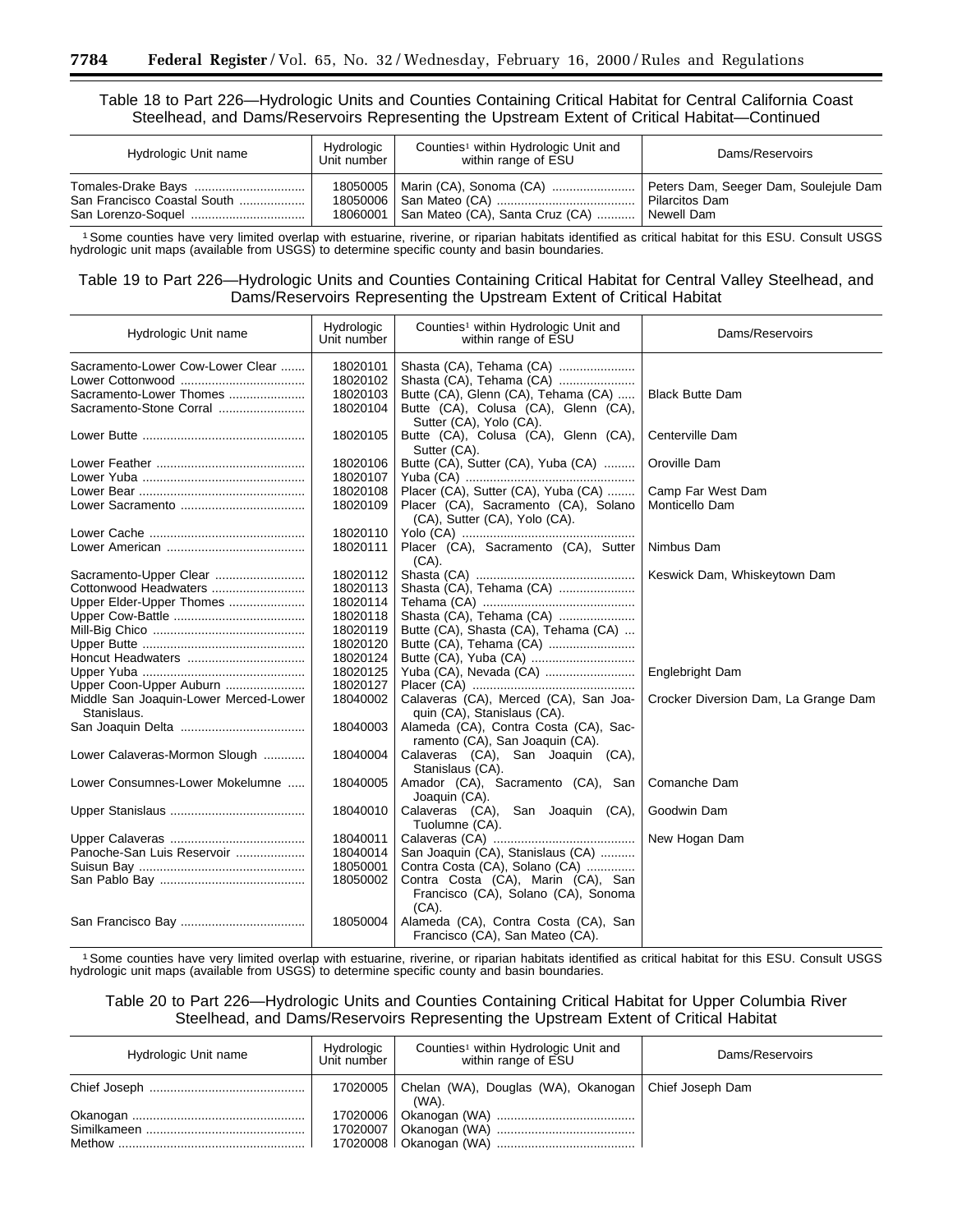Table 20 to Part 226—Hydrologic Units and Counties Containing Critical Habitat for Upper Columbia River Steelhead, and Dams/Reservoirs Representing the Upstream Extent of Critical Habitat—Continued

| Hydrologic Unit name         | Hydrologic<br>Unit number | Counties <sup>1</sup> within Hydrologic Unit and<br>within range of ESU                                      | Dams/Reservoirs |
|------------------------------|---------------------------|--------------------------------------------------------------------------------------------------------------|-----------------|
| Upper Columbia-Entiat        | 17020010                  | Chelan (WA), Douglas (WA), Grant (WA),<br>Kittitas (WA).                                                     |                 |
|                              | 17020011                  |                                                                                                              |                 |
|                              | 17020012                  | Douglas (WA), Grant (WA)                                                                                     |                 |
| Upper Columbia-Priest Rapids | 17020016                  | Benton (WA), Franklin (WA), Grant (WA),<br>Kittitas (WA), Yakima (WA).                                       |                 |
| Middle Columbia-Lake Wallula | 17070101                  | Benton (WA), Gilliam (OR), Klickitat<br>(WA), Morrow (OR), Sherman (OR),<br>Umatilla (OR), Walla Walla (WA). |                 |
| Middle Columbia-Hood         | 17070105                  | Hood River (OR), Klickitat (WA), Sher-<br>man (OR), Skamania (WA), Wasco<br>(OR).                            |                 |
|                              | 17080001                  | Clark (WA), Multnomah (OR), Skamania<br>(WA).                                                                |                 |
| Lower Columbia-Clatskanie    | 17080003                  | Clatsop (OR), Columbia (WA), Cowlitz<br>(WA), Wahkiakum (WA).                                                |                 |
| Lower Columbia.              | 17080006                  | Clatsop (OR), Pacific (WA), Wahkiakum<br>(WA).                                                               |                 |
|                              | 17090012                  | Columbia (OR), Multnomah (OR)                                                                                |                 |

1Some counties have very limited overlap with estuarine, riverine, or riparian habitats identified as critical habitat for this ESU. Consult USGS hydrologic unit maps (available from USGS) to determine specific county and basin boundaries.

Table 21 to Part 226—Hydrologic Units and Counties Containing Critical Habitat for Snake River Basin Steelhead, and Dams/Reservoirs Representing the Upstream Extent of Critical Habitat

| Hydrologic Unit name         | Hydrologic<br>Unit number | Counties <sup>1</sup> within Hydrologic Unit and<br>within range of ESU | Dams/Reservoirs  |
|------------------------------|---------------------------|-------------------------------------------------------------------------|------------------|
|                              | 17060101                  | Adams (ID), Idaho (ID), Wallowa (OR)                                    | Hells Canyon Dam |
|                              | 17060102                  | Baker (OR), Union (OR), Wallowa (OR)                                    |                  |
|                              | 17060103                  | Asotin (WA), Garfield (WA), Nez Perce                                   |                  |
|                              |                           | (ID), Wallowa (OR).                                                     |                  |
| Upper Grande Ronde           | 17060104                  | Umatilla (OR), Union (OR), Wallowa (OR)                                 |                  |
|                              | 17060105                  | Union (OR), Wallowa (OR)                                                |                  |
|                              | 17060106                  | Asotin (WA), Columbia (WA), Garfield                                    |                  |
|                              |                           | (WA), Union (OR), Wallowa (OR).                                         |                  |
| Lower Snake-Tucannon         | 17060107                  | Asotin (WA), Columbia (WA), Garfield                                    |                  |
|                              |                           | (WA), Whitman (WA).                                                     |                  |
|                              | 17060108                  | Franklin (WA), Whitman (WA)                                             |                  |
|                              | 17060110                  | Columbia (WA), Franklin (WA), Walla                                     |                  |
|                              |                           | Walla (WA).                                                             |                  |
|                              | 17060201                  | Blaine (ID), Custer (ID), Lemhi (ID)                                    |                  |
|                              | 17060202                  |                                                                         |                  |
| Middle Salmon-Panther        | 17060203                  |                                                                         |                  |
|                              | 17060204                  |                                                                         |                  |
| Upper Middle Fork Salmon     | 17060205                  | Boise (ID), Custer (ID), Lemhi (ID), Valley                             |                  |
|                              |                           | (ID).                                                                   |                  |
| Lower Middle Fork Salmon     | 17060206                  | Idaho (ID), Lemhi (ID), Valley (ID)                                     |                  |
| Middle Salmon-Chamberlain    | 17060207                  | Idaho (ID), Lemhi (ID), Valley (ID)                                     |                  |
|                              | 17060208                  |                                                                         |                  |
|                              | 17060209                  | Idaho (ID), Lewis (ID), Nez Perce (ID)                                  |                  |
|                              | 17060210                  |                                                                         |                  |
|                              | 17060301                  |                                                                         |                  |
|                              | 17060302                  |                                                                         |                  |
|                              | 17060303                  | Clearwater (ID), Idaho (ID)                                             |                  |
|                              | 17060304<br>17060305      |                                                                         |                  |
|                              | 17060306                  |                                                                         |                  |
|                              |                           | Clearwater (ID), Idaho (ID), Latah (ID),                                |                  |
|                              |                           | Lewis (ID), Nez Perce (ID), Whitman<br>$(WA)$ .                         |                  |
| Lower North Fork Clearwater  | 17060308                  |                                                                         | Dworshak Dam     |
| Middle Columbia-Lake Wallula | 17070101                  | Benton (WA), Gilliam (OR), Klickitat                                    |                  |
|                              |                           | (WA), Morrow (OR), Sherman (OR),                                        |                  |
|                              |                           | Umatilla (OR), Walla Walla (WA).                                        |                  |
| Middle Columbia-Hood         | 17070105                  | Hood River (OR), Klickitat (WA), Sher-                                  |                  |
|                              |                           | man (OR), Skamania (WA), Wasco                                          |                  |
|                              |                           | (OR).                                                                   |                  |
|                              | 17080001                  | Clark (WA), Multnomah (OR), Skamania                                    |                  |
|                              |                           | (WA).                                                                   |                  |
|                              |                           |                                                                         |                  |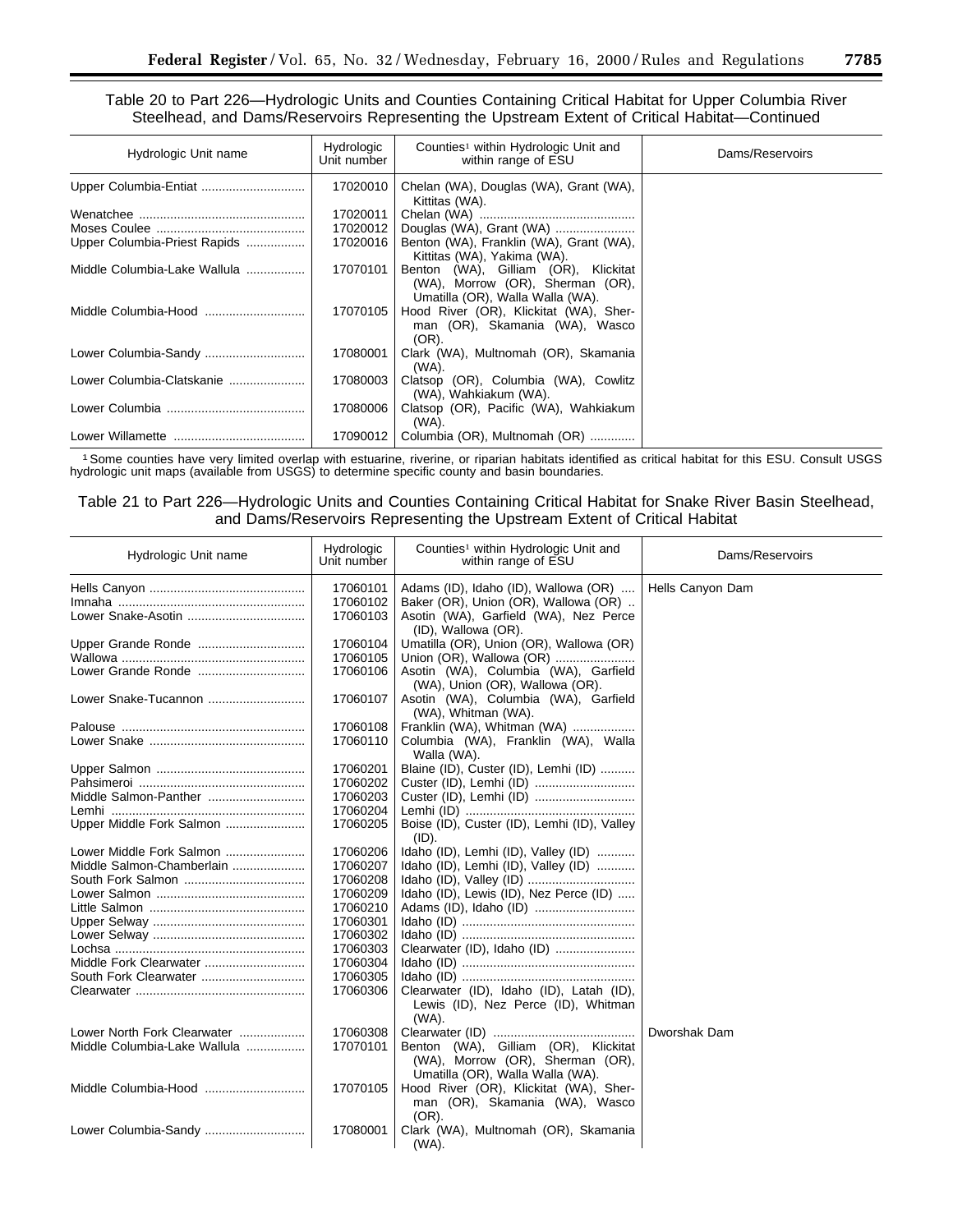# Table 21 to Part 226—Hydrologic Units and Counties Containing Critical Habitat for Snake River Basin Steelhead, and Dams/Reservoirs Representing the Upstream Extent of Critical Habitat—Continued

| Hydrologic Unit name      | Hydrologic<br>Unit number | Counties <sup>1</sup> within Hydrologic Unit and<br>within range of ESU  | Dams/Reservoirs |
|---------------------------|---------------------------|--------------------------------------------------------------------------|-----------------|
| Lower Columbia-Clatskanie |                           | 17080003   Clatsop (OR), Columbia (WA), Cowlitz<br>(WA), Wahkiakum (WA). |                 |
| Lower Columbia            |                           | 17080006   Clatsop (OR), Pacific (WA), Wahkiakum<br>(WA).                |                 |
| Lower Willamette          |                           | 17090012   Columbia (OR), Multnomah (OR)                                 |                 |

1Some counties have very limited overlap with estuarine, riverine, or riparian habitats identified as critical habitat for this ESU. Consult USGS hydrologic unit maps (available from USGS) to determine specific county and basin boundaries.

# Table 22 to Part 226—Hydrologic Units and Counties Containing Critical Habitat for Lower Columbia River Steelhead, and Dams/Reservoirs Representing the Upstream Extent of Critical Habitat

| Hydrologic Unit name          | Hydrologic<br>Unit number | Counties <sup>1</sup> within Hydrologic Unit and<br>within range of ESU                             | Dams/Reservoirs |
|-------------------------------|---------------------------|-----------------------------------------------------------------------------------------------------|-----------------|
| Lower Columbia-Sandy          | 17070105<br>17080001      | Hood River (OR), Skamania (WA)<br>Clackamas (OR), Clark (WA), Multnomah<br>(OR), Skamania (WA).     | Bull Run Dam 2  |
| Lewis                         | 17080002                  | Clark (WA), Cowlitz (WA), Skamania<br>(WA).                                                         | Merwin Dam      |
| Lower Columbia-Clatskanie     | 17080003                  | Clatsop (OR), Columbia (OR), Cowlitz<br>Skamania (WA), Wahkiakum<br>(WA).<br>(WA).                  |                 |
|                               | 17080005                  | Cowlitz (WA), Lewis (WA), Skamania<br>(WA).                                                         |                 |
|                               | 17080006                  | Clatsop (OR), Pacific (WA), Wahkiakum<br>(WA).                                                      |                 |
| Clackamas<br>Lower Willamette | 17090011<br>17090012      | Clackamas (OR), Marion (OR)<br>Clackamas (OR), Columbia (OR), Mult-<br>nomah (OR), Washington (OR). |                 |

1Some counties have very limited overlap with estuarine, riverine, or riparian habitats identified as critical habitat for this ESU. Consult USGS hydrologic unit maps (available from USGS) to determine specific county and basin boundaries.

# Table 23 to Part 226—Hydrologic Units and Counties Containing Critical Habitat for Upper Willamette River Steelhead, and Dams/Reservoirs Representing the Upstream Extent of Critical Habitat

| Hydrologic Unit name      | Hydrologic<br>Unit number | Counties <sup>1</sup> within Hydrologic Unit and<br>within range of ESU                                 | Dams/Reservoirs |
|---------------------------|---------------------------|---------------------------------------------------------------------------------------------------------|-----------------|
| Lower Columbia-Sandy      | 17080001                  |                                                                                                         |                 |
| Lower Columbia-Clatskanie | 17080003                  | Clatsop (OR), Columbia (WA), Cowlitz<br>(WA), Wahkiakum (WA).                                           |                 |
|                           | 17080006                  | Clatsop (OR), Pacific (WA), Wahkiakum<br>(WA).                                                          |                 |
|                           | 17090003                  | Benton (OR), Linn (OR), Polk (OR)                                                                       |                 |
|                           | 17090005                  | Clackamas (OR), Linn (OR), Marion (OR)                                                                  | Big Cliff Dam   |
|                           | 17090006                  |                                                                                                         | Green Peter Dam |
|                           | 17090007                  | Clackamas (OR), Marion (OR), Polk<br>(OR), Washington (OR), Yamhill (OR).                               |                 |
| Yamhill                   | 17090008                  | Lincoln (OR), Polk (OR), Tillamook (OR),<br>Yamhill (OR).                                               |                 |
|                           | 17090009                  | Clackamas (OR), Marion (OR)                                                                             |                 |
|                           | 17090010                  | Clackamas (OR), Columbia (OR), Mult-<br>nomah (OR), Tillamook (OR), Wash-<br>ington (OR), Yamhill (OR). |                 |
| Lower Willamette          | 17090012                  | Clackamas (OR), Columbia (OR), Mult-<br>nomah (OR).                                                     |                 |

1Some counties have very limited overlap with estuarine, riverine, or riparian habitats identified as critical habitat for this ESU. Consult USGS hydrologic unit maps (available from USGS) to determine specific county and basin boundaries.

Table 24 to Part 226—Hydrologic Units and Counties Containing Critical Habitat for Middle Columbia River Steelhead, and Dams/Reservoirs Representing the Upstream Extent of Critical Habitat

| Hydrologic Unit name         | Hydrologic<br>Unit number | Counties <sup>1</sup> within Hydrologic Unit and<br>within range of ESU        | Dams/Reservoirs |
|------------------------------|---------------------------|--------------------------------------------------------------------------------|-----------------|
| Upper Columbia-Priest Rapids |                           | 17020016   Benton (WA), Franklin (WA)<br>17030001   Kittitas (WA), Yakima (WA) |                 |